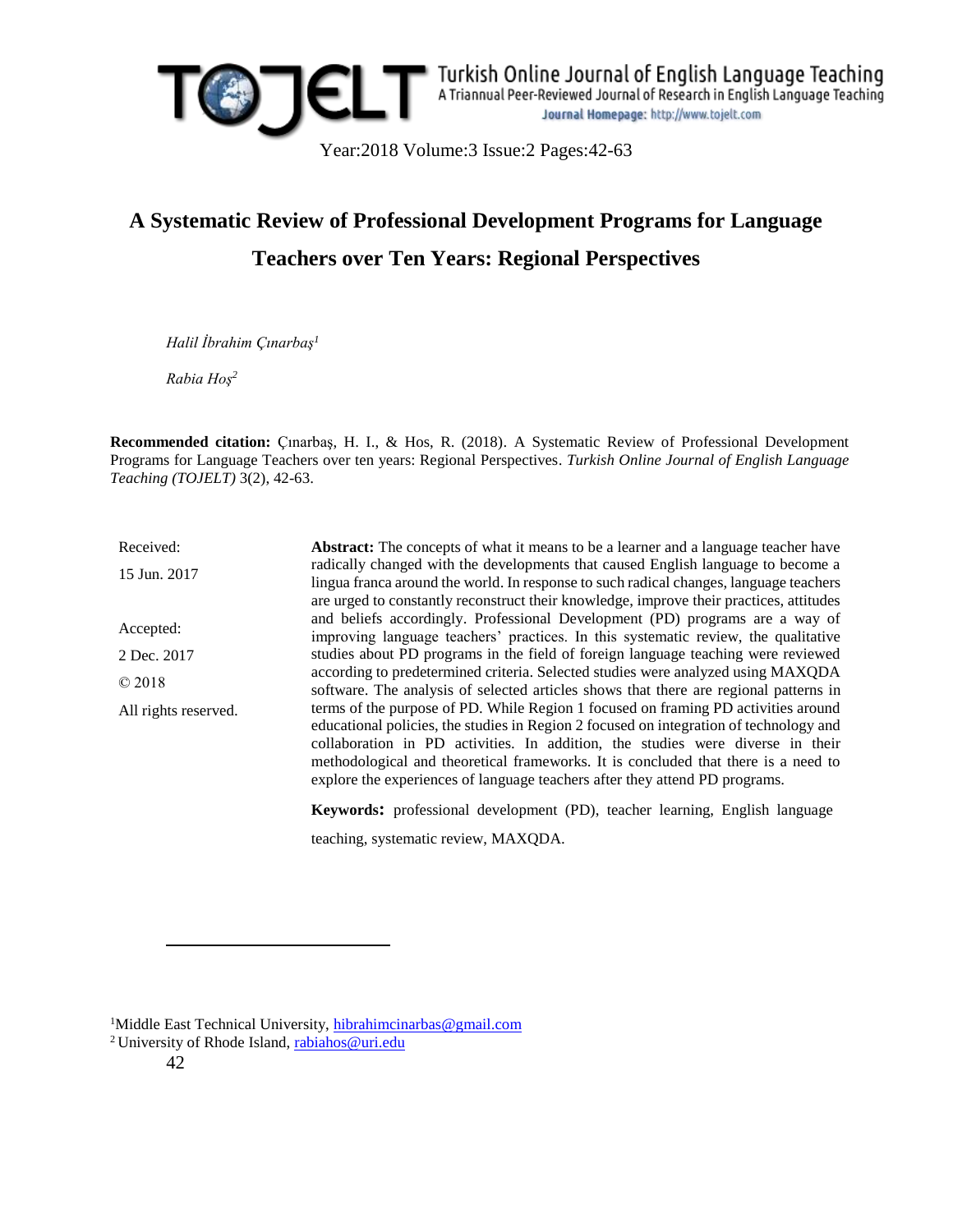# **Introduction**

The number of culturally and linguistically diverse learners continues to increase, and there is a need to meet the needs of such learners (Hutchinson & Hadjioannou, 2011; Miller, 2011) and the concepts of what it means to be a language learner and a language teacher have radically changed with the historical and current developments that caused English language to become a lingua franca. In response to such radical changes, language teachers are supposed to constantly reconstruct their knowledge, improve their practices, attitudes and beliefs accordingly. In the field of teaching English as a foreign language (EFL), there have been methodological shifts from traditional grammar-based methodologies to more communicative approaches and these shifts entail an update on teachers' traditional roles and adoption of new perspectives. In addition, today's complex societal and economic issues necessitate a great number of students to be ready for challenging forms of learning than ever before in history, and preparing students requires teachers' continuous Professional Development (PD) (Bransford, Darling-Hammond, & LePage, 2005). PD programs are a way of improving language teachers' practices and the importance of teachers' professional development as a means to improve and (re)structure teaching practices, teacher quality, and students' academic attainment has been researched extensively in the literature (Avidov-Ungar, 2016). In addition, teachers' professional development is presented in the relevant literature in varying ways, and the ultimate goal of professional development is that it is about teacher learning, exploring new routes of how to learn, and applying theory into practice to enhance student growth (Avalos, 2011).

Research exploring teachers' professional development presents diverse methodological designs based on sound theoretical frameworks resulting in practical discussions regarding the entire process. Along with this diversity, research in professional development covers a wide range of subjects (e.g. language teaching, mathematics, social sciences, and others), and different geographical locations. In this systematic review, we aim to present a decade of research between 2005-2017 that targets EFL teachers' professional development and teacher learning. In order to systematically review literature, first definitions of key terms are offered. Then, data collection and analysis procedures are elaborated on.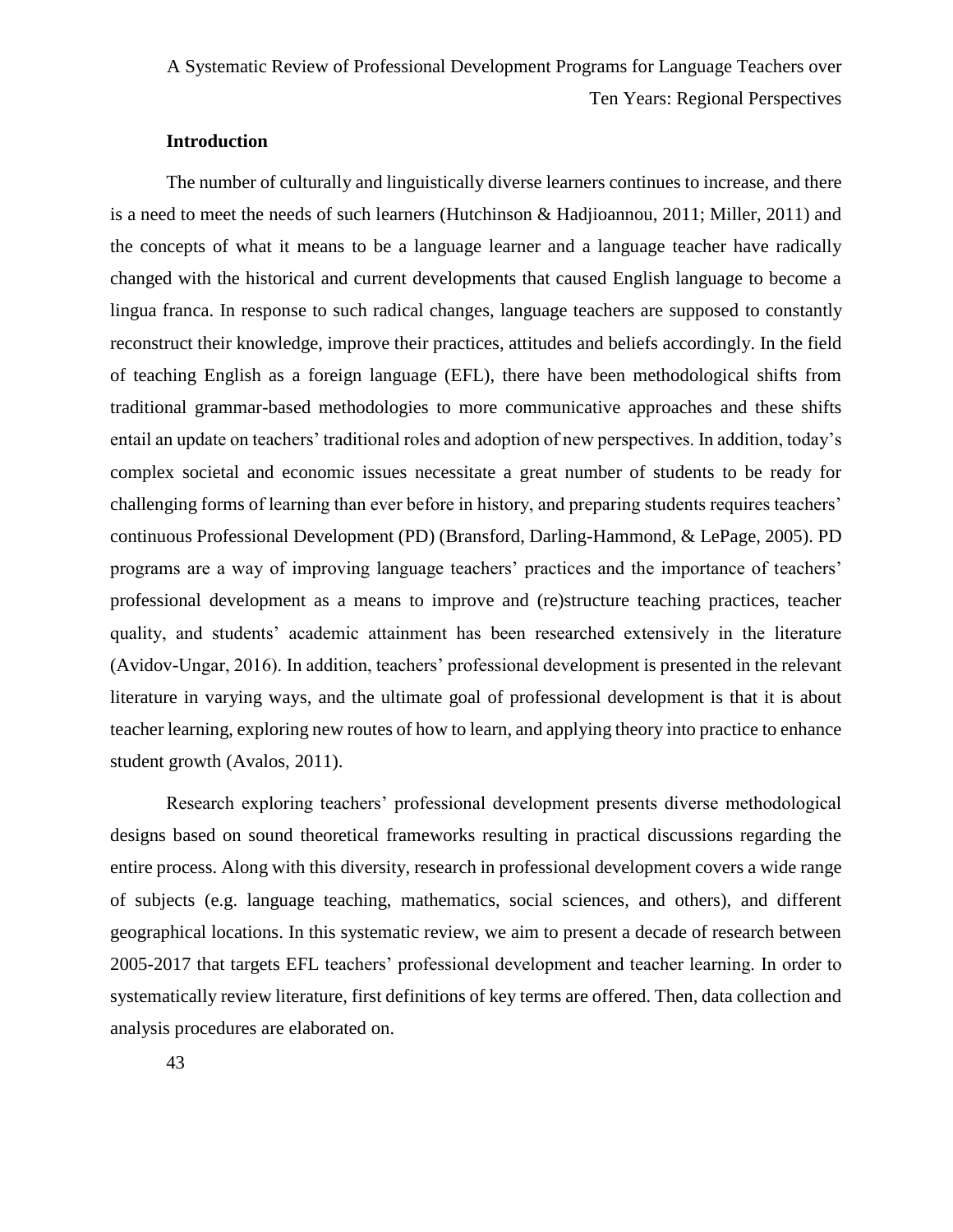# **Definition of Key Terms**

This systematic review focuses on EFL teachers' professional development and EFL teacher learning. Based on the foci of this paper, the terms EFL, professional development and teacher learning should be clearly defined. Firstly, according to Cambridge Dictionary, EFL is "English as taught to people whose main language is not English and who live in a country where English is not the official or main language". Similarly, Horwitz (2008) highlights the importance of first language (L1) in EFL settings because EFL is a setting where L1 is predominantly used. Thus, use of L1 can easily influence both language teachers' and students' language proficiency and attitudes about English language (Harmer, 2007). In EFL settings, it is probable that English language learners have difficulty in contextualizing English language learning, and it leads to rethinking of language teaching and language teaching methods on the basis of theoretical and methodological developments in the field (Burns & Richards, 2009). To revisit their language teaching practices, language teachers need to grow professionally throughout their academic career. Hence, professional development is defined as activities that aim to enhance professional growth (Burns & Richards, 2009; Goh & Loh, 2012) helping teachers understand teaching and learning processes better and increase understanding of their learners (Darling-Hammond & McLaughlin, 2011). Alternatively, professional development can be defined as continuously developing teachers' knowledge and professional skills throughout their educational career, during which professional teacher identity is shaped and theoretical knowledge is transformed into practice (Bolam, 2002; Kuijpers, Houtveen, & Wubbels, 2010). Also, the focus of professional development is long-term growth of teachers (Hos & Topal, 2013; Richards & Farrell, 2005) and it is an active, practice oriented, and ongoing process that integrates teaching practices and professional development activities (Bolam, 2002; Borko, Jacobs, & Koellner, 2010; Doering, Hughes, & Huffman, 2003; Saito, 2012). Professional development activities can include individual professional development, continuing education, collaboration, study groups, and peer coaching and mentoring.

Even though professional development can be defined in alternative ways, and include a variety of activities, two types of language teacher professionalism are identified: sponsored professionalism and independent professionalism. While sponsored professionalism refers to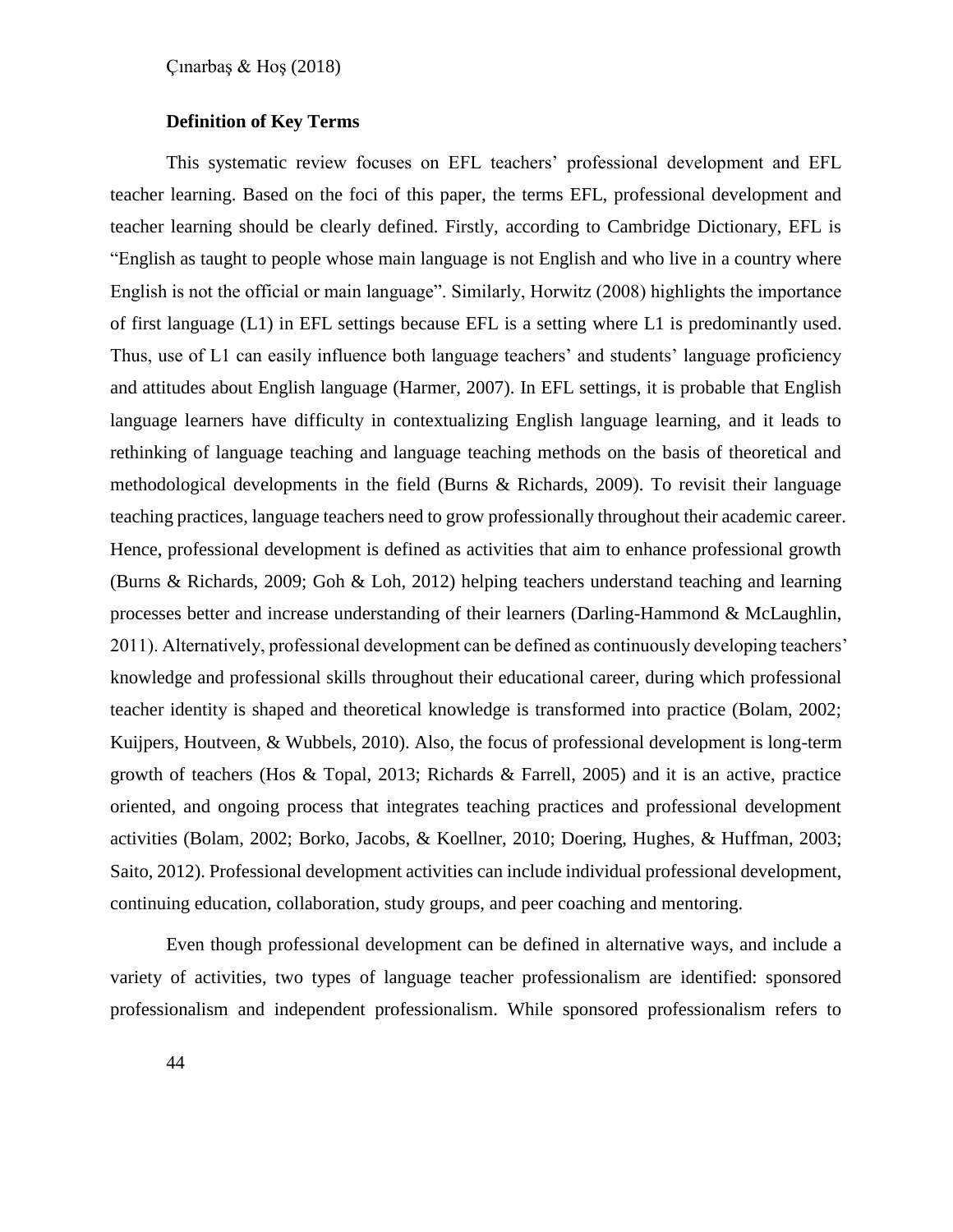professional development activities based on institutional and policy requirements, independent professionalism is teachers' autonomous learning to adjust his/her teaching based on the needs of teaching situation (Leung, 2009). In either type of professionalism, teachers are supposed to recontextualize the knowledge acquired/learned through professional development activities, and integrate them into their own teaching practices and their professional identities to improve their teaching practices, and enhance professional identity (Burns & Richards, 2009; Feiman-Nemser, 2008).

Relevant literature on teacher-learning, which is mostly intertwined with professional development, shows that teachers build a theoretical knowledge repertoire in their initial teacher education, and when they start to teach, they evaluate, extend or strengthen their teaching skills accordingly (de Vries, van de Grift, & Jansen, 2014). Yet, teacher learning is not limited to their initial teacher education because teacher learning is considered to be an ongoing professional development process which possibly leads to the changes in behavior (Zwart, Wubbels, Bolhuis, & Bergen, 2008). It is also quite likely that teacher learning can take place in informal settings in day-to-day activities and without planning (van Eekelen, Boshuizen, & Vermunt, 2005). Such a perspective entails that teacher learning is the process of accumulation of knowledge based on formal and informal activities which are socially mediated and unique to particular teaching context (Hammerness, Darling-Hammond, & Bransfords, 2005).

Consequently, the relevant literature on professional development and teacher learning shows that developing professionally in EFL settings ideally requires teachers' reflection on their own professional goals, and teacher learning can evolve from the experiences which provide different opportunities for active, continuous learning that enhances their understanding of classroom practices (Borko, 2004; Nelson & Slavit, 2008).

# **Methodology**

Researchers in education need to follow relevant studies, evaluate their validity and reliability, and intergrade plausible results with the findings generated from previous research in order to keep up with the developments in the field. Yet, it becomes extremely difficult since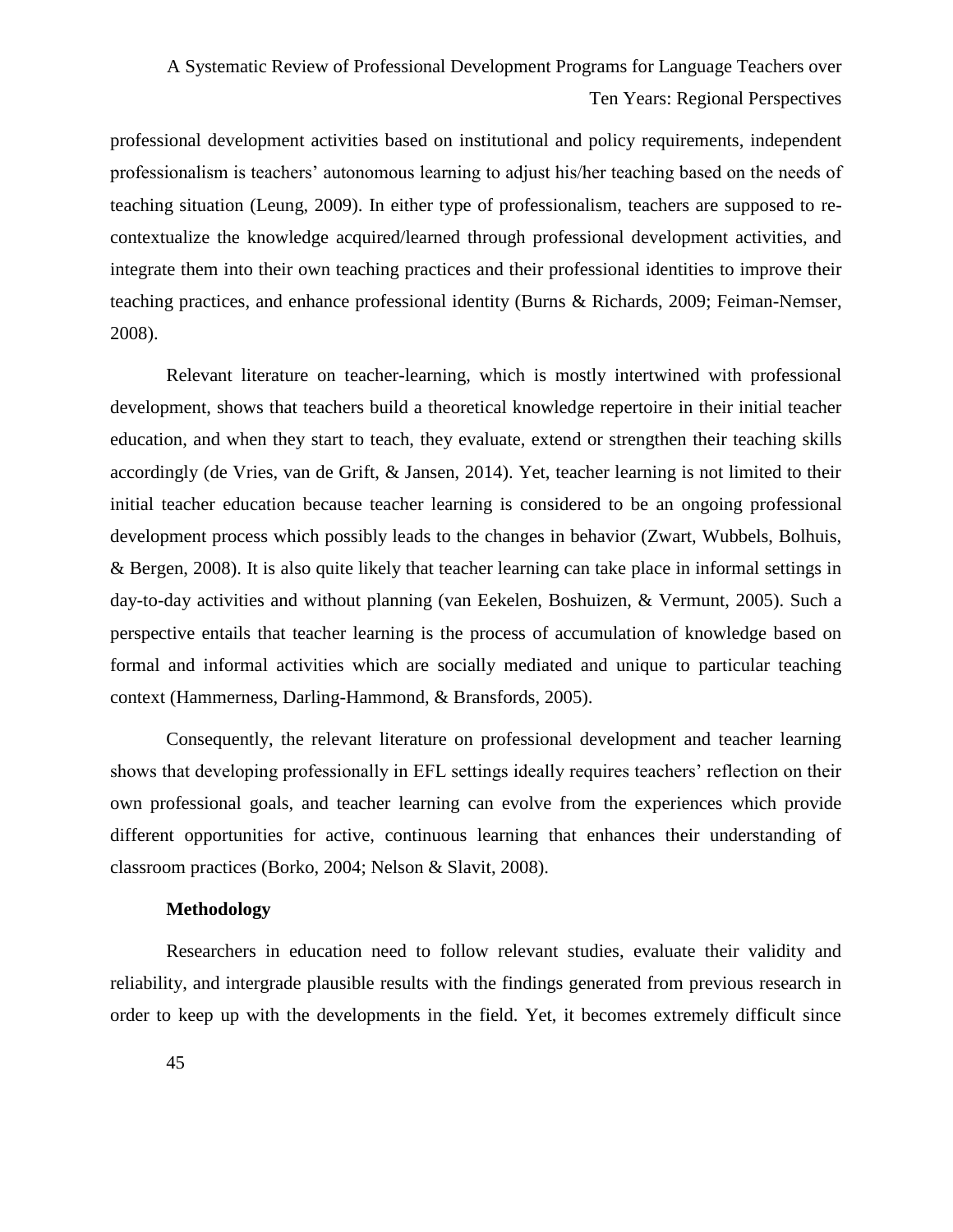research findings accumulate rapidly (Corcoran, Pillai, & Littell, 2008). This necessitates analyzing and synthesizing relevant research systematically, and systematic reviews become favorable for the purposes of review of large literatures as opposed to traditional literature reviews. Traditional literature reviews can be easily manipulated to show what the reviewer wants because literature reviewers fail to apply prescribed methodology to the review process (Petticrew & Roberts, 2006). Such a review can possibly lead to biased conclusions. Another critique of traditional literature reviews is that they mostly summarize study samples without systematic or critical lens.

In contrast to traditional literature review, Gough, Oliver and Thomas, (2012) define systematic review as "a review of the research literature using systematic and explicit, accountable methods" (p. 5). It is clear that a systematic review aims to synthesize research comprehensively in response to a particular question based on several criteria, by using organized, structured and replicable procedures at every step in the process of systematic review. Even though systematic reviews are distinct as a methodology, they are highly compatible with the approaches to synthesizing relevant literature (Corcoran, Pillai, & Littell, 2008).

Systematic reviews can be used for different purposes. On one hand, they can be used for summarizing large amount of empirical and non-empirical research and produce new insights for the relevant field (Jesson, Matheson, & Lacey, 2011). On the other hand, they are used to critically analyze possible trends, directions and variations in the reviewed field, and detect any possible biases or errors (Gough, Oliver, & Thomas, 2012). Regardless of research purposes, each step should be clearly documented so that the readers can trace reviewer's methods and rationale in systematic reviews. In the following sections, the process of identifying relevant studies for the purposes of this systematic review is explained in detail with their rationale. Then, data analysis procedures are discussed.

## *Identifying Studies*

In this study, in order to systematically review relevant literature, several criteria have been determined. Each criterion has been explained throughout this section. In order for an article to be included in this systematic review of literature, the article needs to meet the following criteria: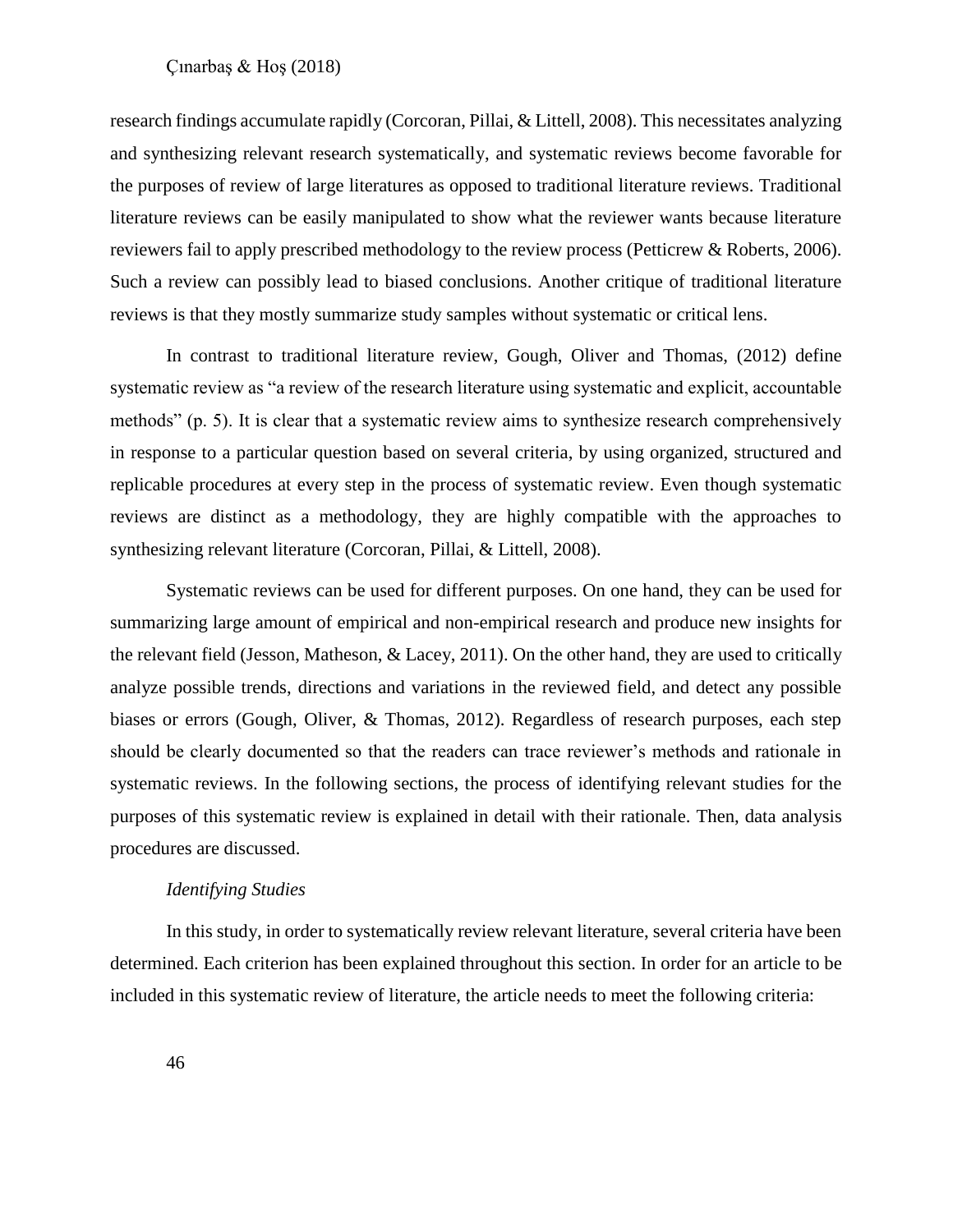1. Be published between 2005-2017 in SAGE Journals Online, ERIC, and Elsevier databases

2. Include EFL teachers' professional development

- 3. Must be an empirical research study
- 4. Must be qualitative
- 4. Represent different geographic locations (three regions)
- 5. Be published in English

An article is supposed to be published between 2005-2017 because this paper aims to capture recent issues regarding professional development in EFL (settings). The selection of the databases stated above is not random as SAGE Journals Online, ERIC, and Elsevier databases have been selected in order to ensure quality peer-reviewed studies. Journals in the selected databases have clear publication procedures, established academic rigor, and publish their issues regularly, and are accessible via university libraries. Secondly, the focus of this paper is professional development in language teaching, so the studies reviewed in this paper have to include EFL teachers as well as EFL settings. Third, it is aimed to present practical, applicable ideas and issues in EFL professional development in this paper. Thus, the articles that are included in this systematic review have to be empirical and their findings must be grounded on empirical data. Even though there are enactments of educational policies in terms of language teaching and professional development, the application of such enactments takes place in institutions with their focus groups. In addition, it is difficult to assess language teachers' professional development based on standardized measures. Thus, qualitative research is more appropriate for the purposes of this paper and can provide insights from professional development programs and their effectiveness. The articles must be published in English so as to address international readership. Lastly, the articles reviewed are supposed to represent different geographic locations to capture a holistic view of professional development issues across the globe.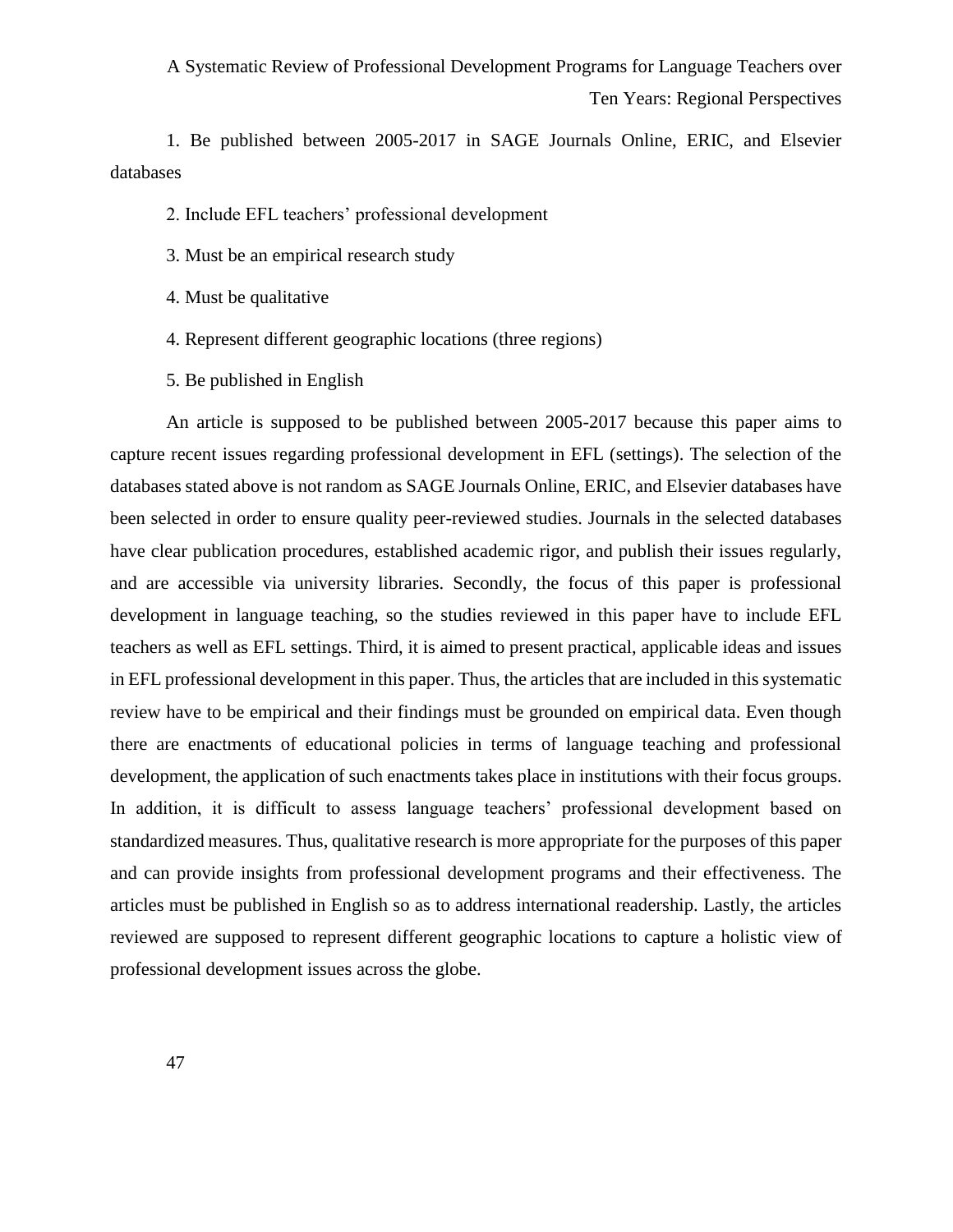In order to identify studies, SAGE Journals Online, ERIC, and Elsevier databases were searched online through using METUnique Search, a service provided by Middle East Technical University's (METU) library. Three Boolean search operators were used: professional development, teacher-learning, EFL Teachers. The search was performed by using keyword function. All databases were searched for the period of 2005-2017 (December, 2016). 233 articles, 125 articles in SAGE Online Journals database, 86 articles in ERIC database, and 22 articles in Elsevier database, were found in total. After reading abstracts of the identified articles, and following identification criteria, 63 studies were identified as related to professional development and/or teacher learning. During the data analysis, it was realized that even though some articles were related to professional development and/or teacher learning, their foci were language teachers in ESL settings (Gleeson & Davison, 2016; Martin-Beltran & Peercy, 2013), mathematics teachers (Bocala, 2015), science teachers (Hardré et al., 2013; Hoekstra & Korthagen, 2011;), social sciences teachers (Sharkey et al., 2016), or the articles were not empirical (Farrell, 2016; Singh & Richards, 2006), so they were excluded from the data. There were 29 articles that fully met the criteria.

#### *Data Analysis*

After identification of the studies, the data were stored in MAXQDA software and analyzed. In the initial stage of data analysis, identified articles were organized according to their context. In order to find possible patterns in the second stage of data analysis, the articles were read and coded according to their participants, methodological approaches and theoretical frameworks. In the third stage, data collection procedures and tools in identified articles were determined. Then, the tools used for professional development, and the purpose of professional development were specified. Lastly, major findings of identified articles were coded. Figure 1 shows the steps of data analysis process.

As illustrated in Figure 1, eight categories emerged from the data analysis. These categories were then used to construct a summary grid of the analyzed studies for further analysis. The summary grids were organized according to contexts of the identified studies to show possible theoretical and methodological patterns as well as overlapping findings.

48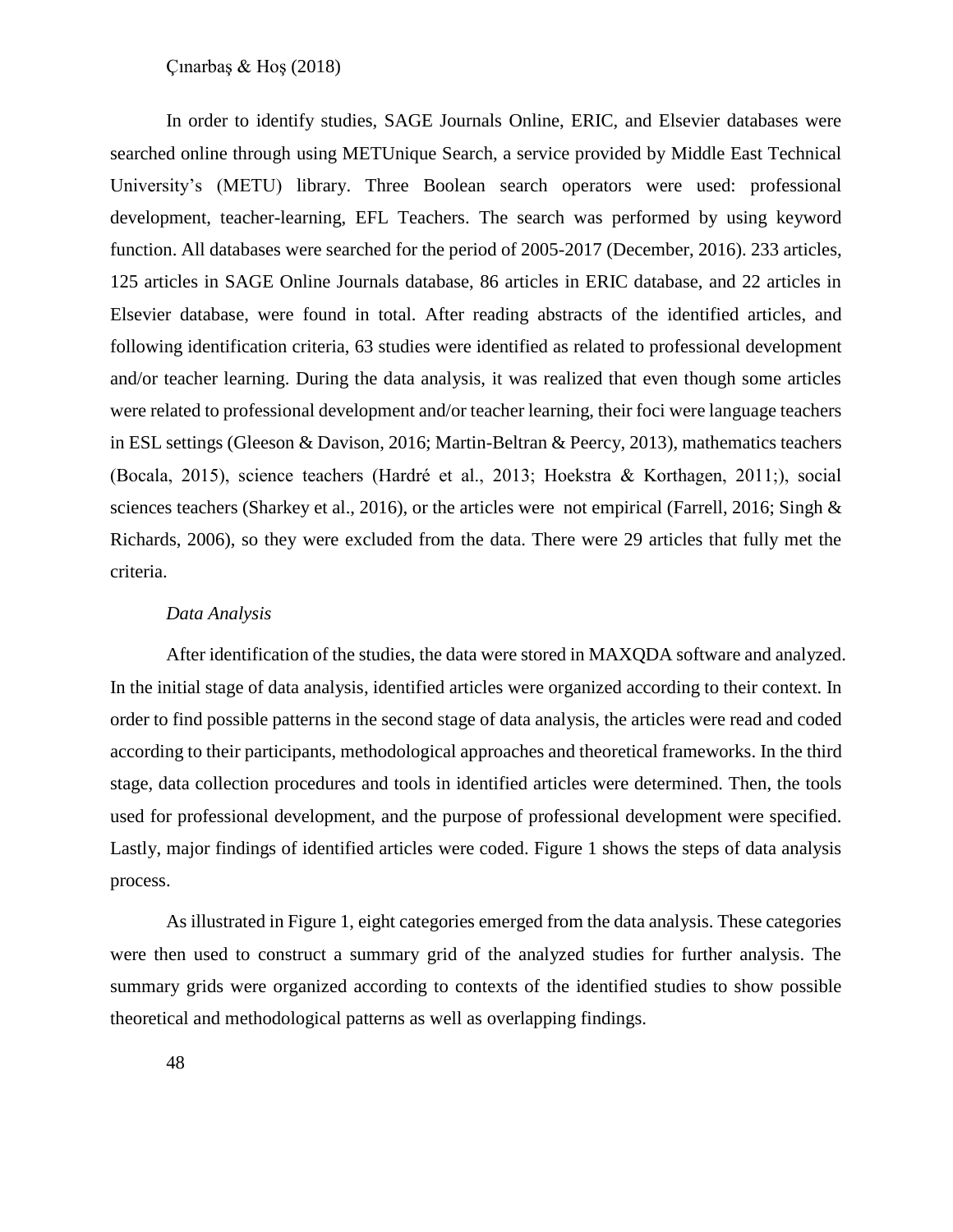

Figure 1: Steps of Data Analysis

# **Findings and Discussion**

Based on the data analysis, the findings are grouped into four regions. Region 1 refers to European countries, Region 2 refers to Middle East and Region 3 refers to studies in EFL professional development in Asian countries. The regional grouping of the studies is illustrated in Figure 2 below.

#### *Region 1: European Countries*

During the data analysis, 6 studies were included in the European context in this systematic review as illustrated in Table 1 below. Interestingly, majority of the studies do not have a theoretical framework explicitly stated in the articles. Even though initial teacher education provides a wide range of theoretical knowledge, and shape initial teacher education according to this theoretical knowledge (de Vries, van de Grift, & Jansen, 2014), it is noteworthy most of the studies on professional development and teacher learning in Region 1 lack a sound and clearly defined theoretical framework.

All of the studies were small scale, and either part of a project (Kiely & Davis, 2010; O'Dwyer & Atlı, 2015; Zwarta, Wubbelsb, Bolhuisc, & Bergen 2008), or (under)graduate studies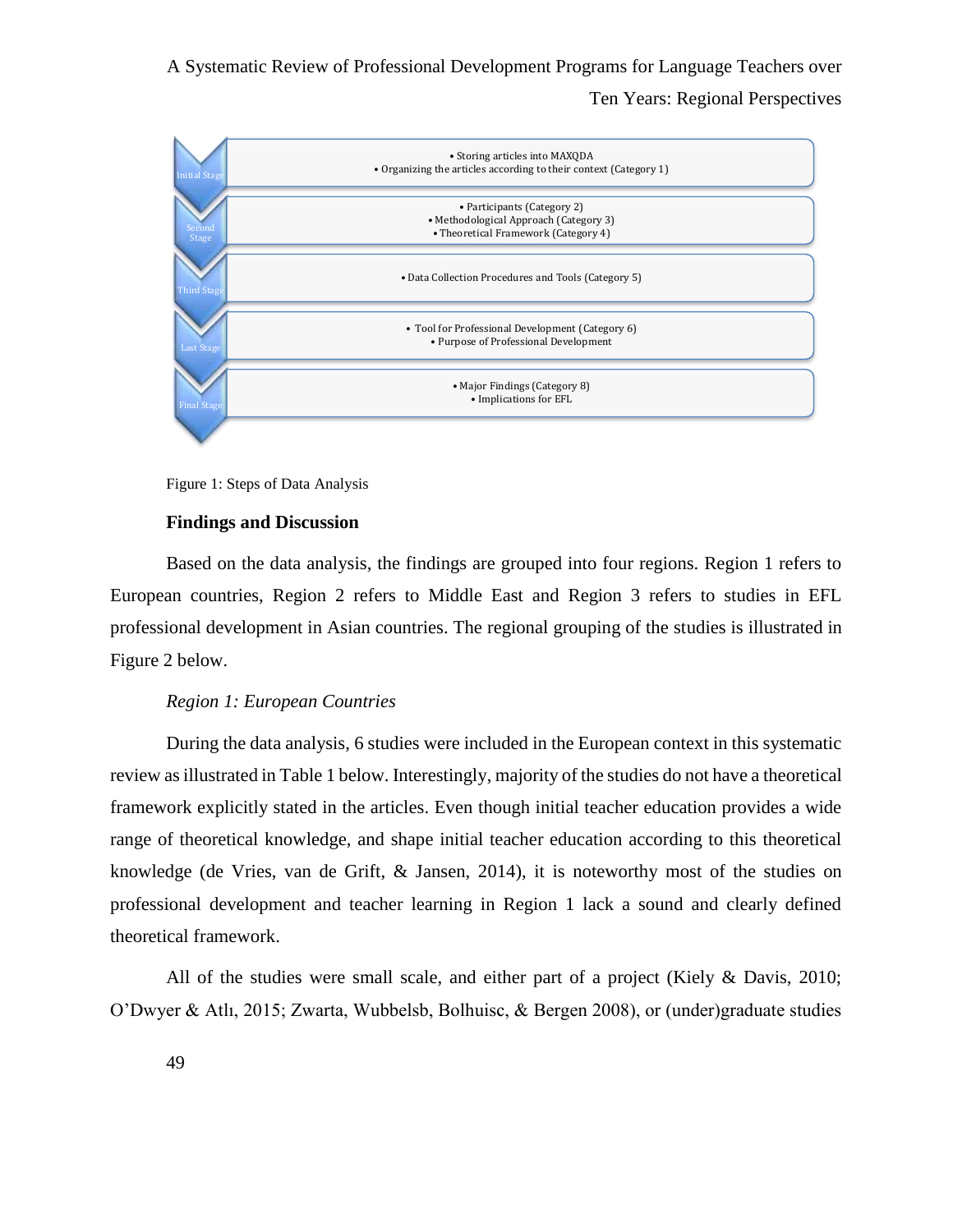(Kocaoglu, 2008; Susoy, 2015; Yumru, 2015). The PD programs offered in these articles were of sponsored professionalism. Leung (2009) suggests that sponsored professionalism can frame the content and purpose of PD programs. Similarly, the studies that were a part of a project were based on educational reforms in Region 1, and PD programs were framed according to the educational policies and reforms in their context. It is obvious that the educational policies go hand in hand with the purpose of PD programs, and the outcomes of PD programs were expected to be in similar direction with educational policies in their contexts.



Figure 2: Regional Grouping of the Studies

In addition, the studies in the European context employed a variety of methodological approaches such as case studies, action research and grounded theory, and interviews were predominantly used as data collection instruments along with teacher reports in these studies. These methodological approaches were interpretive in nature, and interpretive research is a great tool for understanding of local contexts (Borko, Whitcomb, and Byrnes, 2008). PD programs in these studies aimed to improve language teaching practices in their contexts. Also, Florio-Ruane (2002) suggests that insiders' perspectives are important sources for understanding processes in natural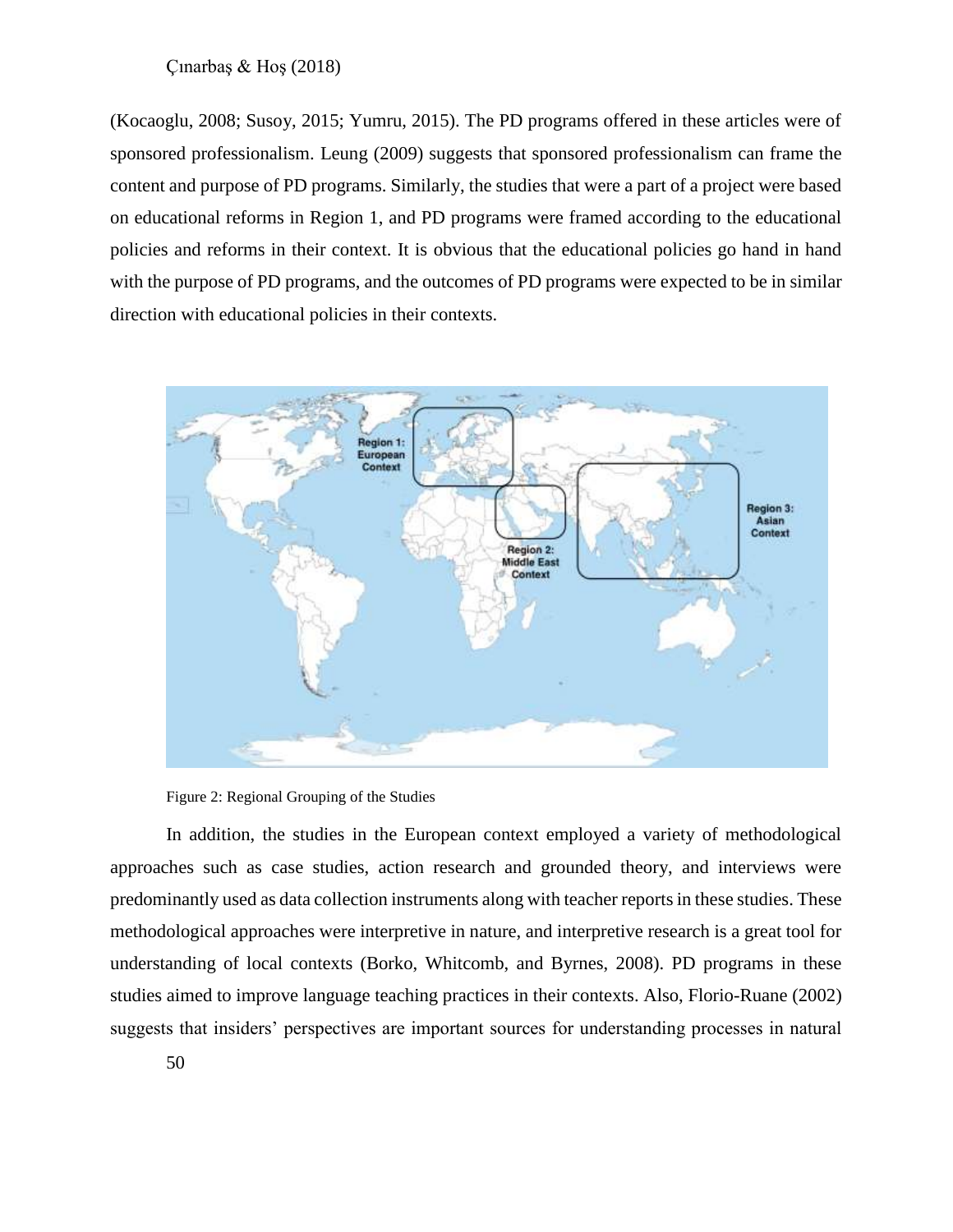settings in PD activities. In similar vein, the studies in Region 1 gave importance to teachers' perspectives to understand PD programs instead of applying top-down processes in language teaching field, which mostly does not take language teachers' perspectives into account. For example, in Zwarta, Wubbelsb, Bolhuisc, and Bergen's (2008) study, a 1-year reciprocal peer coaching trajectory was explored, and it was found out that the chance of PD is low with mere interaction with the colleagues. Instead, observing each other's lessons provided the relevant information for potential teacher growth to the participants in this study, and they acquired insiders' perspectives to offer their suggestions for practical implications.

In addition, PD programs ideally should result in changes in language teachers' teaching practices (Zwart, Wubbels, Bolhuis, & Bergen, 2008). The studies implicated that participants used video-recordings, observations, and their artifacts to see how they professionally grow. Participants' choice for such data collection shows that the participants' search for concrete evidence in their professional development was a way of detecting changes in one's teaching practices. In Yumru's (2015) study, she organized an MA course called Teacher Development in a way that the participants, who were in-service EFL teachers, could record their classroom teaching and present it in the course in order to discuss and provide suggestions for professional growth. It was also found that analyzing video-recordings of the classroom practices were helpful for professional development, yet follow-up discussion is vital in order to assess and ensure PD for teacher learning and growth.

In a similar study, Susoy (2015) explored reflective practices of pre-service EFL teachers through video-recordings. It was recognized that pre-service teachers in this study had various difficulties in constructing their professional identity and ensuring professional development in their initial teaching experiences. These difficulties were reported as English language proficiency, restructuring their language teaching practices, and obtaining constructive feedback. Providing them feedback based on concrete evidence from the video-recordings helped them to grow professionally and realize the challenges regarding the initial language teaching experiences.

Critical analysis of the studies in Region 1 reveal that observations, video-recordings, reflective sessions and PD programs are fruitful in terms of teacher learning and professional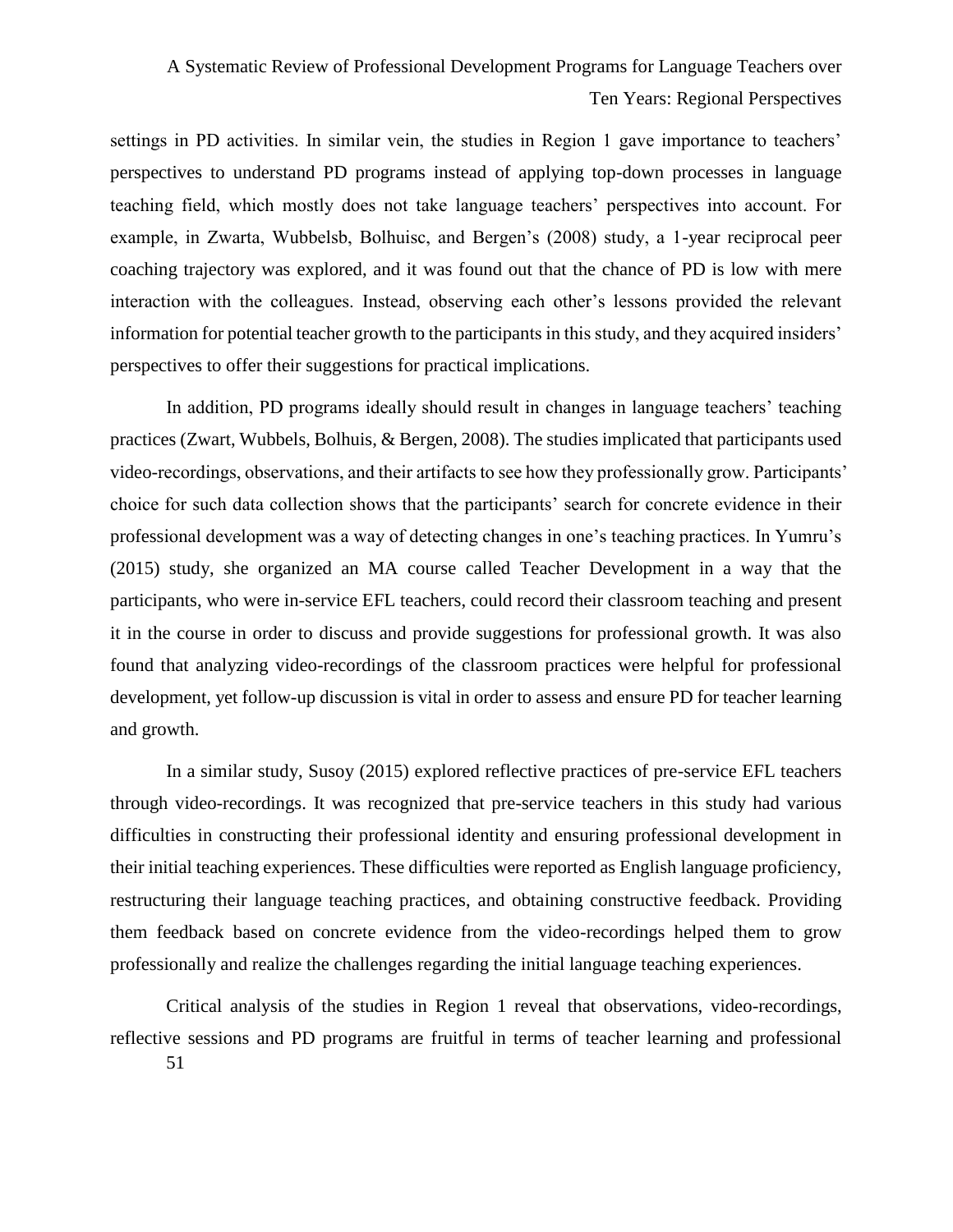growth, and it is suggested in the literature that professional development should be ongoing and have a long-term effect on teaching (Burns & Richards, 2009; Leung, 2009). However, none of the studies explored long-term effects of PD because data collection process was completed during the professional development activities, and further data after the completion of PD activities was not gathered.

#### *Region 2 & 3: Middle East and Asian Counties*

Five studies in the Middle Eastern (Region 2) context and 12 studies in Asian context have been identified and included in this systematic review. Personal narratives and reflection emerged as two central issues in Region 2. Narratives in the field of language teaching can yield societal, cultural and personal issues in one's teaching practices and it is necessary that the context of PD include both the linguistic features of the target language and its individual, social and cultural dimensions (Franson & Holliday, 2009), as a culturally responsive language professional language teacher identity is constructed through time in an EFL context (Cinarbas & Hos, 2016).

| <b>Author(s)</b><br>and<br><b>Context</b>                                           | <b>Theoretical</b><br>Framework,<br>Methodology<br>and<br><b>Data Sources</b>      | <b>Participants</b>                                       | <b>Tool</b><br>for<br><b>Professional</b><br><b>Development</b> | <b>Major Findings</b>                                                                                                  |
|-------------------------------------------------------------------------------------|------------------------------------------------------------------------------------|-----------------------------------------------------------|-----------------------------------------------------------------|------------------------------------------------------------------------------------------------------------------------|
| &<br>Atai<br>Nejadghanbar<br>(2016)<br>Iran                                         | Grounded<br>Theory:<br><b>Blogging</b>                                             | 6 in-service teachers                                     | In-service<br>training:<br>Critical<br>incidents                | incidents<br>Critical<br>for<br>reflection<br>Documenting<br>critical<br>incidents and reflections<br>as a means of PD |
| Parsaiyan,<br>Ghajar,<br>Salahimoghadda,<br><b>Janahmadi</b><br>&<br>(2016)<br>Iran | Narrative<br>Inquiry:<br>participants'<br>narratives,<br>e-mail<br>correspondences | teacher<br>language<br>and<br>-1<br>material<br>developer | Self-narratives                                                 | Need for awareness in<br>local cultures, literature<br>and history<br>Importance of support<br>from experts            |
| Nami, Marandi,<br>& Sotoudehnama<br>(2016)<br>Iran                                  | Social<br>Constructivism:<br>Case<br>Study:<br>Interviews,                         | 5 in-service teachers                                     | Lesson<br>study<br>project                                      | Collective<br>lesson<br>planning as a means of<br>PD.<br>of<br>Importance<br>observation                               |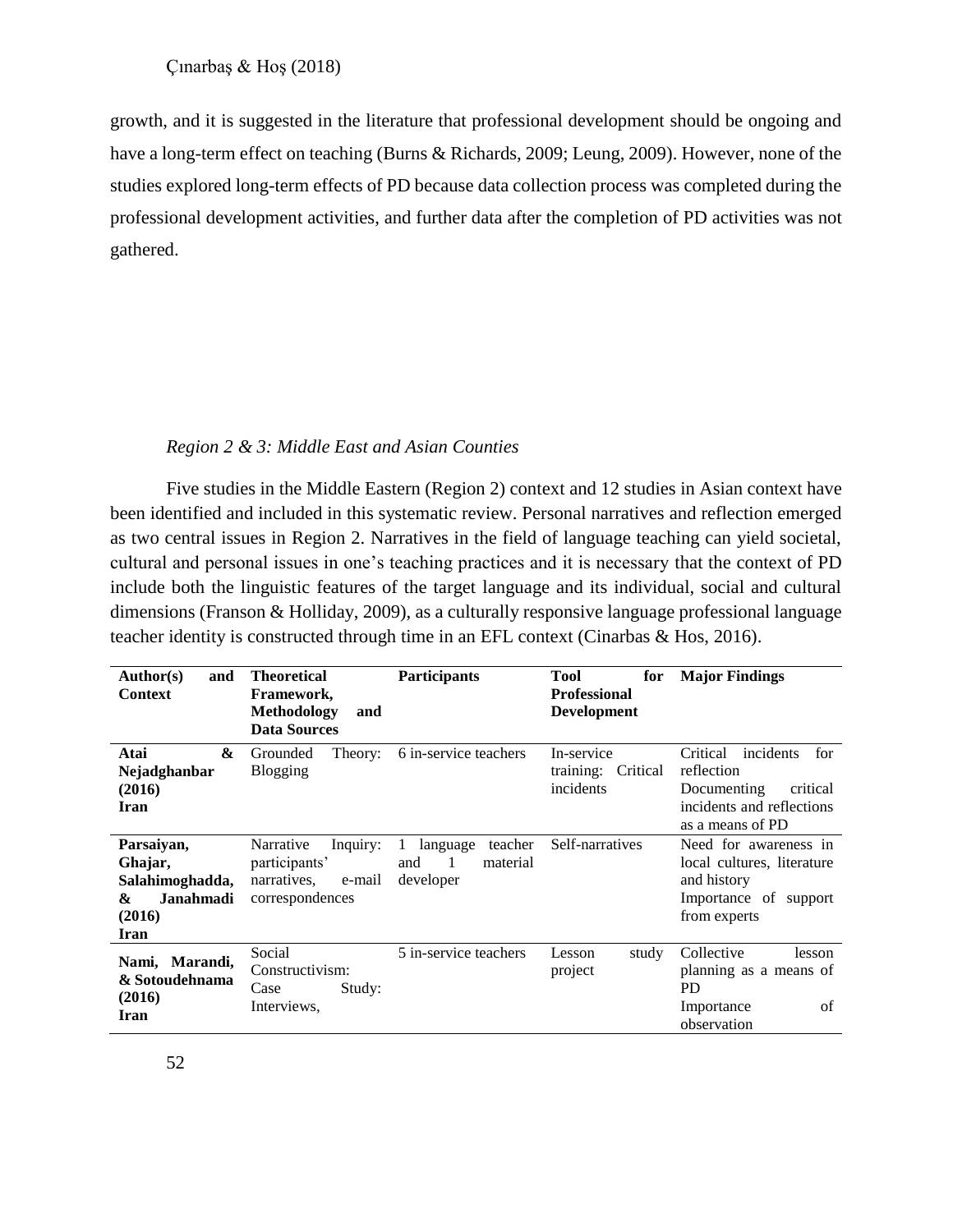| <b>Author(s)</b><br>and<br><b>Context</b>                                            | <b>Theoretical</b><br>Framework,<br>Methodology and<br><b>Data Sources</b>                                    | Participants                                                   | <b>Tool</b><br>for<br><b>Professional</b><br>Development | <b>Major Findings</b>                                                                                                                                                                                                         |
|--------------------------------------------------------------------------------------|---------------------------------------------------------------------------------------------------------------|----------------------------------------------------------------|----------------------------------------------------------|-------------------------------------------------------------------------------------------------------------------------------------------------------------------------------------------------------------------------------|
| Zwarta,<br>Wubbelsb,<br>Bolhuisc,<br>&<br><b>Bergen</b> (2008)<br><b>Netherlands</b> | Different types of<br>learning activities:<br>Grounded Theory:<br>Interviews<br>and<br><b>Teacher Reports</b> | 8 high school<br>teachers                                      | The reciprocal<br>peer coaching<br>trajectory            | Importance of the context<br>where teacher learning takes<br>place<br>Potential power of learning<br>from observing                                                                                                           |
| <b>Yumru</b> (2015)<br><b>Turkey</b>                                                 | Qualitative<br>Research:<br>Professional<br>development<br>portfolio reports                                  | 20<br><b>EFL</b><br>teachers<br>working<br>at<br>state schools | <b>MA</b> Course                                         | Self-monitoring through video<br>recording and self-evaluation<br>for professional growth<br>Importance of involvement in<br>systematic and continuous PD<br>activities                                                       |
| <b>Susoy (2015)</b><br><b>Turkey</b>                                                 | Case Study: Video<br>recording,<br>interviews                                                                 | 3 pre-service<br>EFL teachers                                  | Use of video<br>recordings                               | Video recordings as a means<br>of constructing professional<br>identity<br>Reflective practice through<br>video-recording analysis                                                                                            |
| O'Dwyer & Atlı<br>(2015)<br><b>Turkey</b>                                            | A Model of the In-<br>Educator<br>service<br>Role:<br>Grounded Theory:<br>Interviews<br>and<br>Focus groups   | in-<br>6<br>EFL<br>service<br>educators                        | In-service<br>education                                  | Importance of establishing<br>clear criteria and carrying out<br>reflective practices<br>Institutional influence on PD                                                                                                        |
| Kocaoglu (2008)<br><b>Turkey</b>                                                     | Case<br>Study:<br>Interviews                                                                                  | 5 pre-service<br>teachers                                      | Electronic<br>portfolio                                  | Alternative ways of getting<br>support for PD<br>Portfolios as a source<br>0f<br>displaying<br>pre-service<br>teachers' learning<br>reflection<br>Limited<br>on<br>professional learning process                              |
| <b>Kiely</b><br>&<br><b>Davis</b><br>(2010)<br>UK                                    | Progressive Action<br>Research:<br>Video<br>Recording,<br>Interview, Written<br>reflections                   | In-service<br>teachers                                         | The<br><b>CPD</b><br>Program                             | N <sub>o</sub><br>link<br>direct<br>between<br>scholarly readings and its<br>influence on teachers' PD<br>Determining<br>PD<br>activities<br>based on the teachers' needs<br>Collaboration as a means of<br>teacher learning. |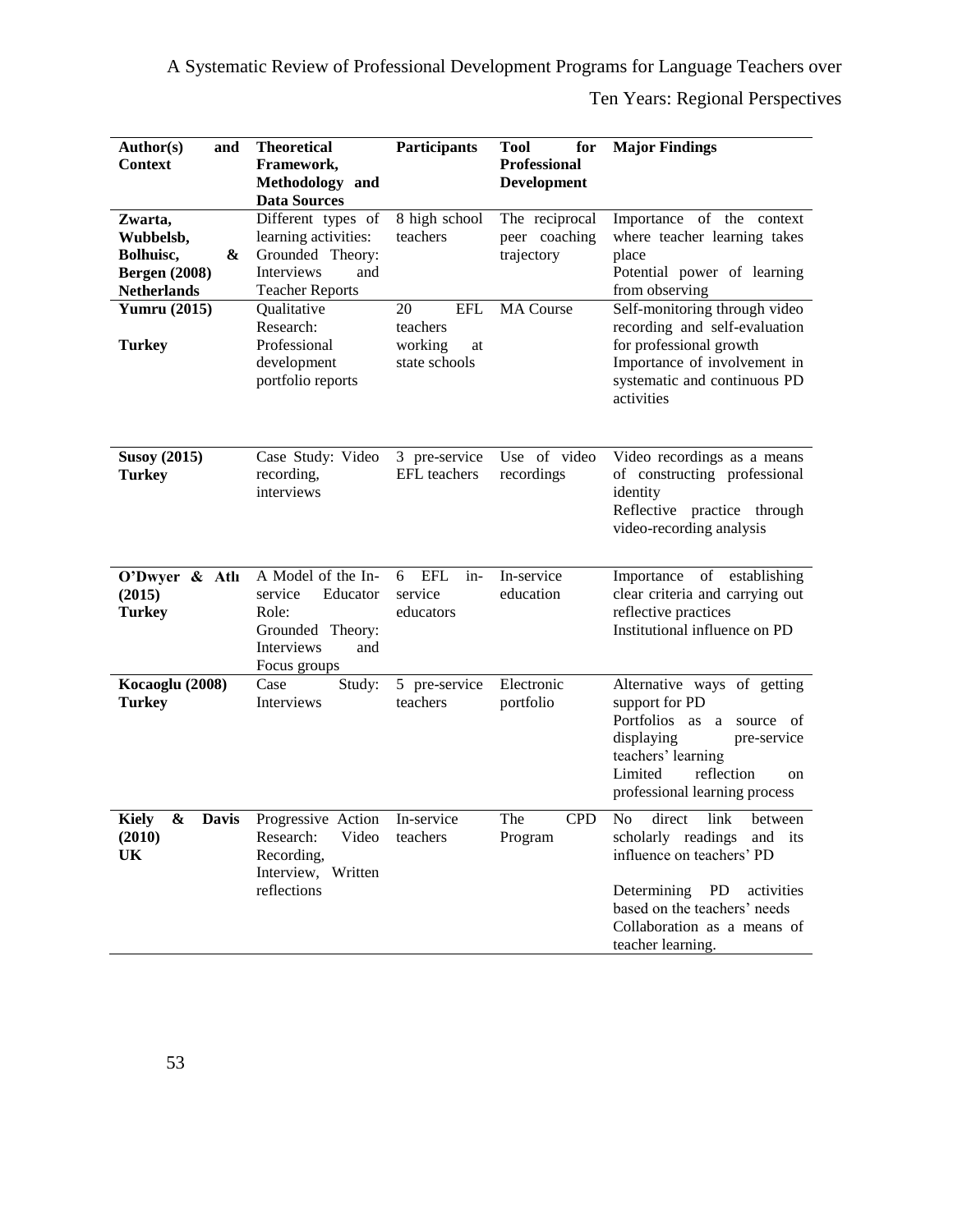|                                                   | observation<br>and<br>teacher reflections                                                        |                                            |                             | Use of technology in PD<br>Difficulty in providing<br>feedback                                                                                         |
|---------------------------------------------------|--------------------------------------------------------------------------------------------------|--------------------------------------------|-----------------------------|--------------------------------------------------------------------------------------------------------------------------------------------------------|
| Avidor-Ungar<br>(2016)<br><b>Israel</b>           | Grounded<br>Theory:<br>Participants'<br>narratives,<br>interviews                                | <b>EFL</b><br>43<br>in-service<br>teachers | Life<br>story<br>narratives | Different<br>sources<br>and<br>worldviews<br>of<br>motivation for PD<br>PD for career growth                                                           |
| Zandi, Thang, $\&$<br><b>Krish (2014)</b><br>Iran | Community<br>of<br>Practice:<br>Action<br>Blogging<br>Research:<br>teacher<br>and<br>reflections | 7 university teachers                      | Blogging                    | Effects of incorporating<br>the<br>technology<br>into<br>teaching of writing<br>for<br><b>Blogging</b><br>the<br>purposes of awareness<br>raising & PD |

Table 2: Voices from Middle Eastern Countries

Similarly, Parsaiyan, Ghajar, Salahimoghadda, and Janahmadi (2016) explored a language teacher and a material developer's PD experiences through narrative inquiry in Iran. They found that collaboration and support from the professionals are vital for teacher growth, yet there is a need to take local cultures, literature and history into consideration in order to ensure and enrich professional development.

Avidor-Ungar (2016) also explored PD experiences of 43 EFL teachers through personal narratives in Israel. The findings of the study show that PD requires intrinsic and extrinsic motivation and EFL language teachers integrate different sources of motivation during the PD activities. Also, the purpose of PD in this study is dependent upon the worldviews of the participants and PD is considered to be a tool for career growth.

In addition, using technology in EFL classrooms is a recent trend in the field of language teaching, and hence EFL teachers are supposed to learn multiple ways of using technology in the classroom (Hos, Yagci, & Cinarbas, 2016). To learn multiple ways of using technology necessitates that language teachers technologize their professional development (Alimirzaee & Ashraf, 2016) because the advent of technology can be an alternative means of developing professionally (Liua & Kleinsasserb, 2014).

However, even though language teachers try to professionally develop making efficient use of technology, technological equipment of the schools may not suffice for PD activities. Chen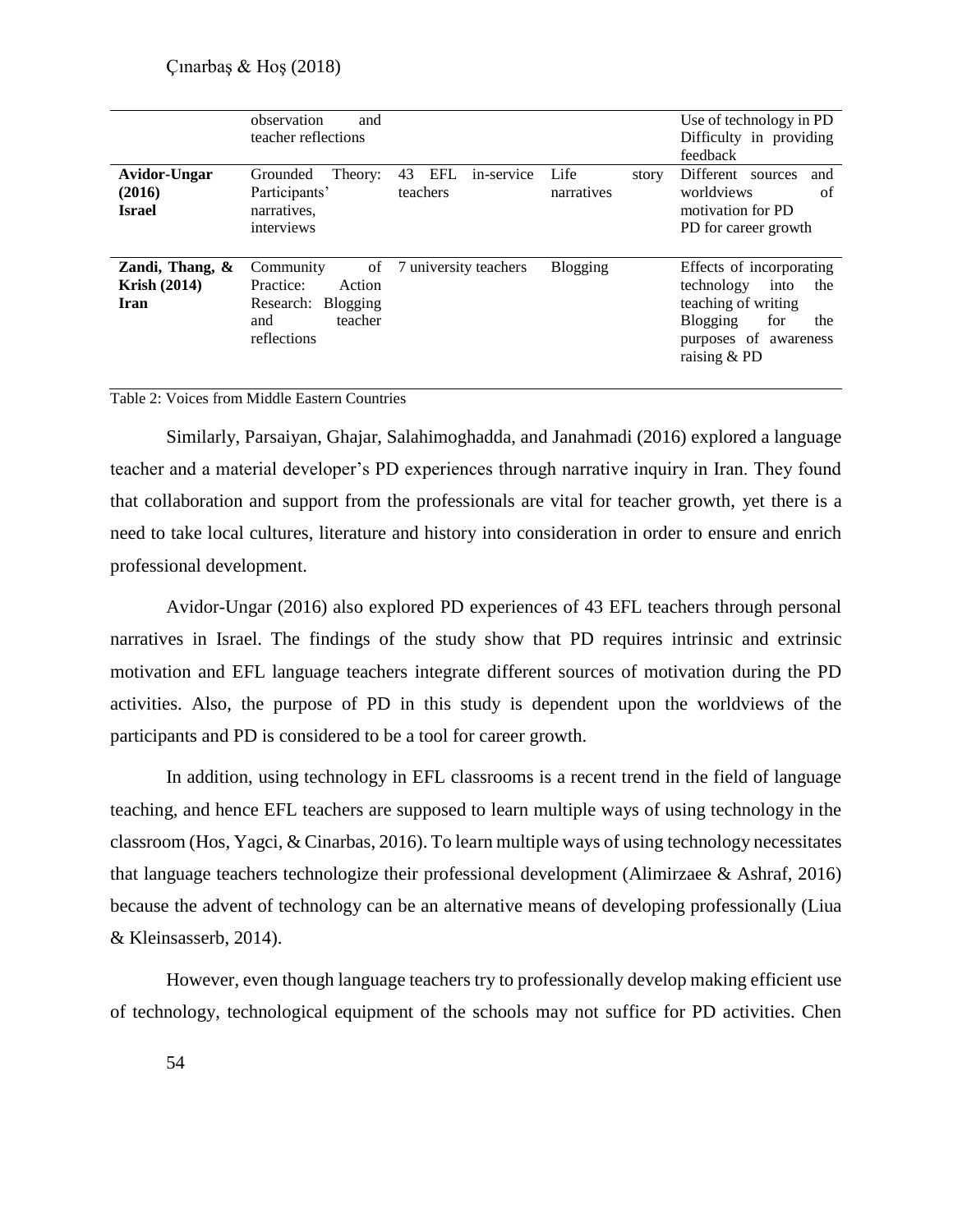(2012) in the Asian context investigated cyber collaboration between in-service and pre-service EFL teachers and found that using technology for PD purposes has several advantages and limitations. Synchronous and asynchronous collaboration between the participants resulted in language proficiency improvement, enhanced reflection and awareness of social issues. Yet, it is important to consider infrastructure of the institutions where language teachers participating in PD programs are teaching. Otherwise, there will be a mismatch between the purpose of PD programs and language teachers' application of them in the absence of necessary equipment.

Collaboration is an important component of professional development and teacher learning (Johnston, 2009) and the results of reviewed studies in the Asian context (Region 3) focused on importance of collaboration among language teachers in order to professionally develop (Chen  $\&$ Cheng, 2014; Hung & Yeh 2013; Nami, Marandi, & Sotoudehnama, 2016; Radwad & Dixit, 2008). Collaboration theoretically allows for individual and collegial professional development (Johnston, 2003). In line with Johnston's (2003) reasoning, language teachers in Region 2 and 3 collaborated in lesson planning, teaching and reflection, and they highly benefitted from observing each other's teaching practices. It can be inferred that observing one's teaching practices creates opportunities for reflection which leads to teacher learning.

In Nami, Marandi, and Sotoudehnama's (2016) study, they integrated technology and professional development through collaborative lesson study project. It was found that technology implementation through collaborative lesson plan study is beneficial for professional growth and teacher learning as the participants provide feedback for lesson planning, technology use and other pedagogical dimensions. However, in an educational institution where strict rules are followed to assess teachers' language teaching practices and effectiveness of these practices, providing feedback can be seen threatening. Thus, the participants in this study refrained from providing negative and critical feedback, which can be attributed to culture of the institution or the context the study was conducted (Cinarbas & Hos, 2016; Lewis & Tsuchida, 1998).

| Author(s) | Theoretical<br>Framework,<br><b>Methodology</b><br><b>Data Sources</b> | and | <b>Participants</b> | Tool<br><b>Professional</b><br><b>Development</b> | for | <b>Major Findings</b> |
|-----------|------------------------------------------------------------------------|-----|---------------------|---------------------------------------------------|-----|-----------------------|
|-----------|------------------------------------------------------------------------|-----|---------------------|---------------------------------------------------|-----|-----------------------|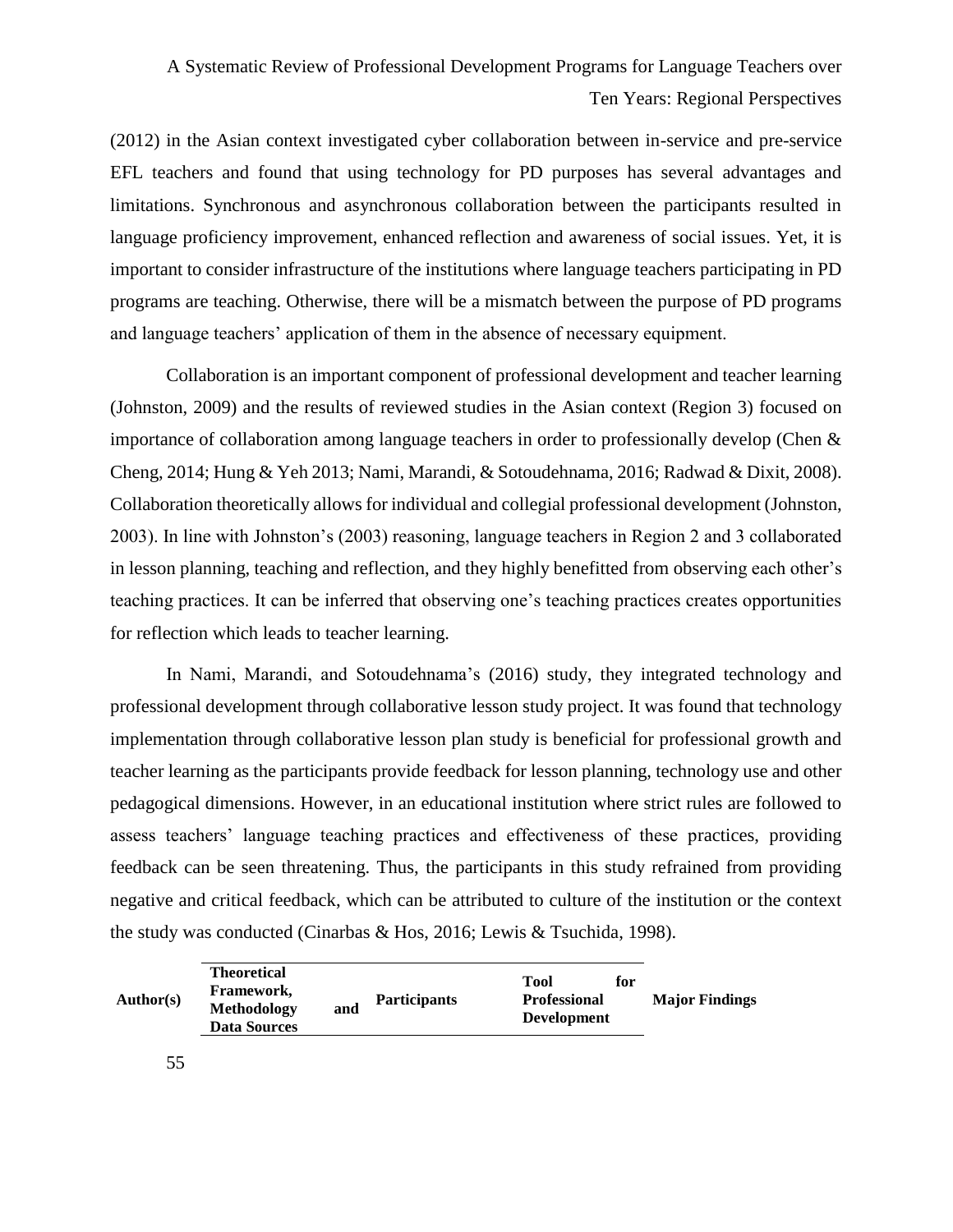| <b>Chen</b><br>(2012)<br><b>Taiwan</b>                       | Social Constructivism.<br>Case Study: Weekly<br>logs, interviews, open-<br>ended questions                                    | 13<br>pre-service<br>teachers<br>13<br>in-service<br>teachers | Task-based tele-<br>collaboration | Minimum use of technology<br>and lack of need to develop<br>professionally<br>Tele-collaboration as a means<br>of<br>beneficial<br>two-way<br>mechanism for PD                                         |
|--------------------------------------------------------------|-------------------------------------------------------------------------------------------------------------------------------|---------------------------------------------------------------|-----------------------------------|--------------------------------------------------------------------------------------------------------------------------------------------------------------------------------------------------------|
| $\boldsymbol{\alpha}$<br>Hung<br>Yeh (2013)<br><b>Taiwan</b> | The<br>Interconnected<br>Teacher<br>Model<br>of<br><b>Professional Growth</b><br>Study: Group<br>Case<br>meetings, interviews | 1 professor from a<br>public university and<br>5 EFL teachers | Reader's Theater<br>(RT)          | RT as a means of PD<br>School teachers' tendency to<br>inquire classroom practices                                                                                                                     |
| Goh & Loh<br>(2013)<br><b>Malaysia</b>                       | Social Constructivism,<br>Action<br>Research:<br>reflective<br>journals,<br>feedback sessions                                 | 26<br>pre-service<br>teachers                                 | Project                           | of<br>Importance<br>communication<br>and<br>interpersonal<br>skills<br>in<br>constructing<br>professional<br>identity<br>Experiential<br>involvement<br>enhanced<br>pre-service<br>teachers' learning. |
| <b>Choi</b> (2012)<br>China                                  | Case<br>Study:<br>Participants narratives                                                                                     | 1 in-service teacher                                          | Narrative Inquiry                 | Re-conceptualizing<br>and<br>contextualizing knowledge<br>Turning theory into practice<br>Necessity of sociocultural<br>understanding of PD                                                            |
| Bai (2014)<br>China                                          | Focus<br>Case<br>study:<br>interview,<br>group<br>observations<br>Tahla 3a: Voices from Asian Context                         | 4 in-service teachers                                         | School-based PD<br>program        | Positive attitudes towards PD<br>Difficulty<br>providing<br>in<br>constructive feedback                                                                                                                |

Table 3a: Voices from Asian Context

Instead, peer evaluation and critical constructive feedback should be emphasized in language teaching environments in order to help EFL teachers grow professionally. Similarly, collegial feedback for professional development is considered to be non-threatening due to its personal nature and the participants in Goh and Loh (2013), and Gan's (2014) studies benefitted from it. In Goh and Loh's (2013) study, an undergraduate course was designed to promote professional development of the pre-service teachers in Malaysia, and it was found that reflective activities helped pre-service teachers in the study to be empowered in their profession and the collaboration process served as a scaffold for the pre-service teachers, which resulted in professional growth. Thus, Collaboration and mentoring are indispensable for teacher learning and Malderez (2009) suggests that mentoring establishes a sheltered environment for professional development. The sheltered environment allows teachers to build rapport and trust with each other and supports their collaboration.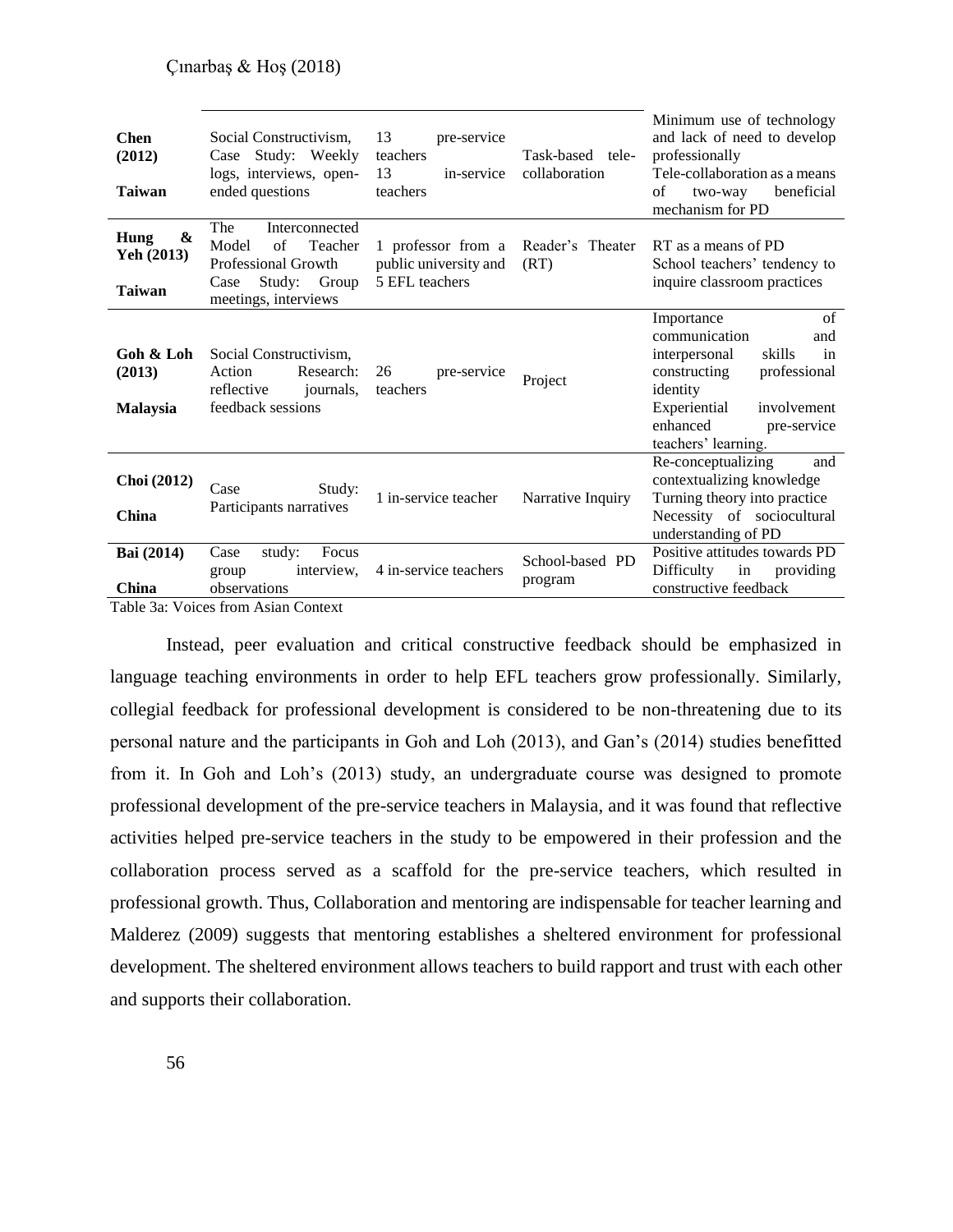A Systematic Review of Professional Development Programs for Language Teachers over

Ten Years: Regional Perspectives

| Radwad & Dixit<br>(2008)<br>India                           | Participants' narrative                                                                                  | 18<br>$in-$<br>service<br>teachers | English<br>Teachers'<br>Club (ETC) | Positive influence of ETC<br>professional<br>on<br>development<br>Importance<br>οf<br>collaboration among ETC<br>members for PD                                                                                                        |
|-------------------------------------------------------------|----------------------------------------------------------------------------------------------------------|------------------------------------|------------------------------------|----------------------------------------------------------------------------------------------------------------------------------------------------------------------------------------------------------------------------------------|
| Gan (2014)<br>China                                         | Sociocultural approach<br>Case Study: Interviews<br>and reflective journals                              | 17<br>pre-<br>service<br>teachers  | Practicum                          | Sheltered<br>environments<br>developing<br>for<br>professionally<br>Importance of observation<br>Collaboration<br>for<br>constructing professional<br>identity                                                                         |
| <b>Chen</b><br>&<br><b>Cheng</b><br>(2014)<br><b>Taiwan</b> | Community of Practice<br>Case Study: Interviews,<br>field notes, focus group<br>interviews               | 2 in-service<br>teachers           | Situated learning                  | of<br>Importance<br>team-<br>teaching in PD<br>Importance of guidance<br>and support<br>Informal interactions for<br>PD                                                                                                                |
| Sakamoto (2010)<br>Japan                                    | Case Study: Interviews,<br>reflective<br>journals,<br>student artefacts                                  | 1 in-service<br>teacher            | Team-teaching                      | Cognitive, emotional and<br>collegial awareness for PD<br>Importance<br>of teacher<br>narratives<br>Importance of reflection<br>on PD                                                                                                  |
| Xu(2014)<br>China                                           | Narrative Study:<br>Narrative data from 104<br>teachers<br>in-depth<br>and<br>interviews with 4 teachers | 4<br>in-service<br>teachers        | Classroom<br>research              | Necessity<br>of<br>professional development<br>in initial teacher education<br>Preparing<br>language teachers to be<br>research competent<br>Policies<br>and<br>institutional support is not<br>enough for professional<br>development |
| Kong<br>(2016)<br>Vietnam,<br>China, and Taiwan             | Study:<br>Case<br>Interviews<br>and<br>e-mail<br>correspondences                                         | 3<br>in-service<br>teachers        | MA<br>program in TESOL             | Importance<br>of<br>MA<br>program<br>as<br>a<br>professional development<br>program<br>Reflection<br>on<br>application<br>of<br>content                                                                                                |
|                                                             |                                                                                                          |                                    |                                    |                                                                                                                                                                                                                                        |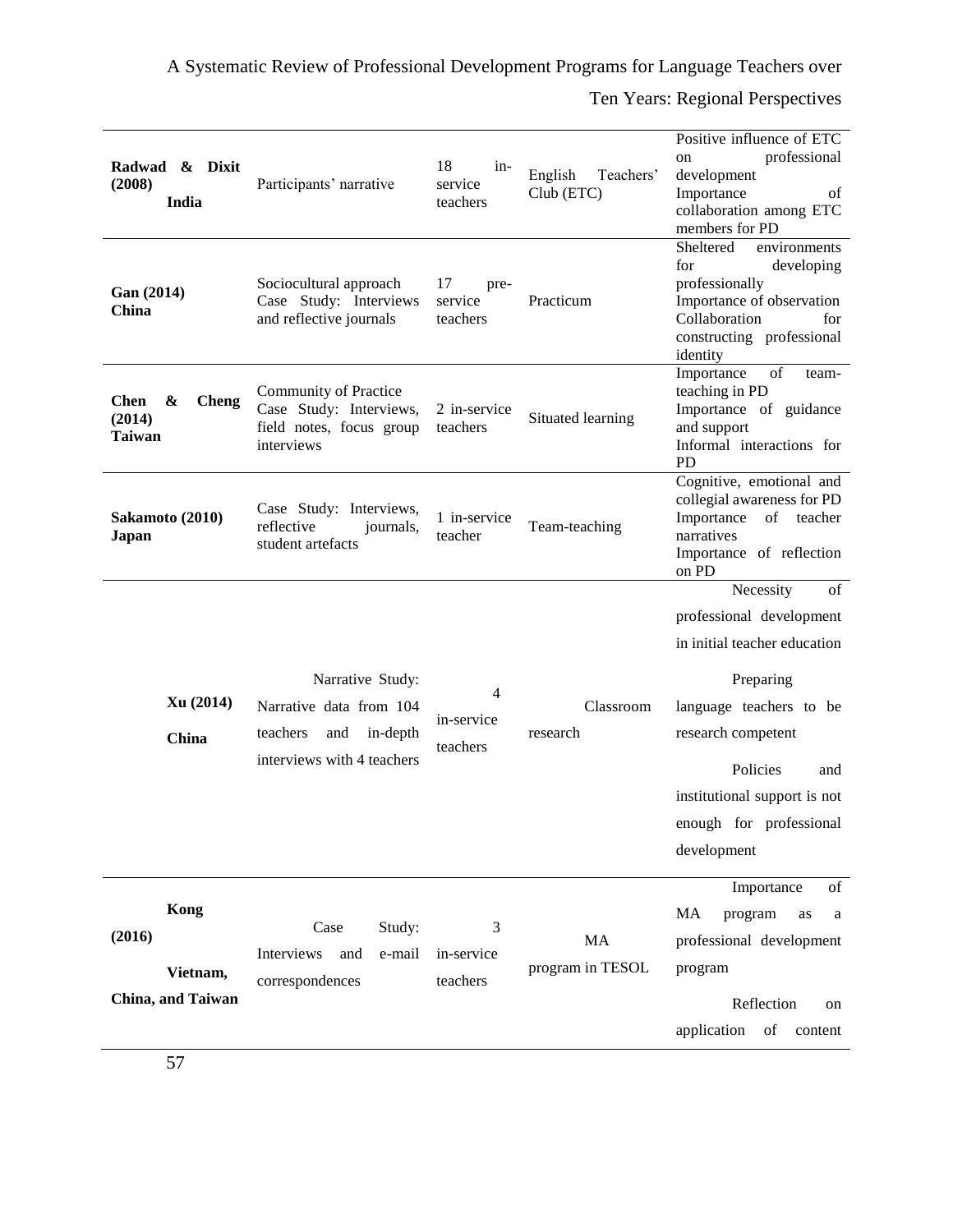|                                      |                                                                                                                      | knowledge<br>teaching<br>to<br>practices                                                                        |
|--------------------------------------|----------------------------------------------------------------------------------------------------------------------|-----------------------------------------------------------------------------------------------------------------|
|                                      |                                                                                                                      | Importance<br>of<br>context for application of<br>professional development<br>activities                        |
| Kang<br><b>Cheng</b> (2014)<br>China | &<br>Study:<br>1<br>Case<br>Teacher<br>Interviews, observations<br>in-service<br>group<br>and field notes<br>teacher | of<br>Importance<br>based<br>practice<br>professional development<br>Providing<br>feedback<br>Individual active |
|                                      |                                                                                                                      | professional development                                                                                        |

Table 3b: Voices from Asian Context

#### **Conclusions**

In this paper, regional differences in language teaching PD activities and teacher learning issues were systematically reviewed. The systematic review was conducted based on predetermined criteria to identify relevant studies. After conducting a systematic literature review, 29, out of 233, studies, meeting the criteria, were identified. The studies were divided into three regions, depending on where the studies were conducted, and analyzed accordingly. The analysis reveals that there are regional differences in terms of the theoretical and practical background and contexts of the studies. While Region 1 focused on framing PD activities around educational policies, the studies in Region 2 focused on participants' narratives and collaboration in PD activities. In Region 3, integration of technology in PD activities were emphasized.

In the European context, video-recordings enhanced reflective practices, helped the participants establish a professional EFL teacher identity, which resulted in professional growth. In the Middle Eastern context, the analysis of the participants narratives revealed that cultural and personal issues should be taken into consideration when planning a PD program because these issues influenced collaboration and feedback activities. In the Asian context, implementation of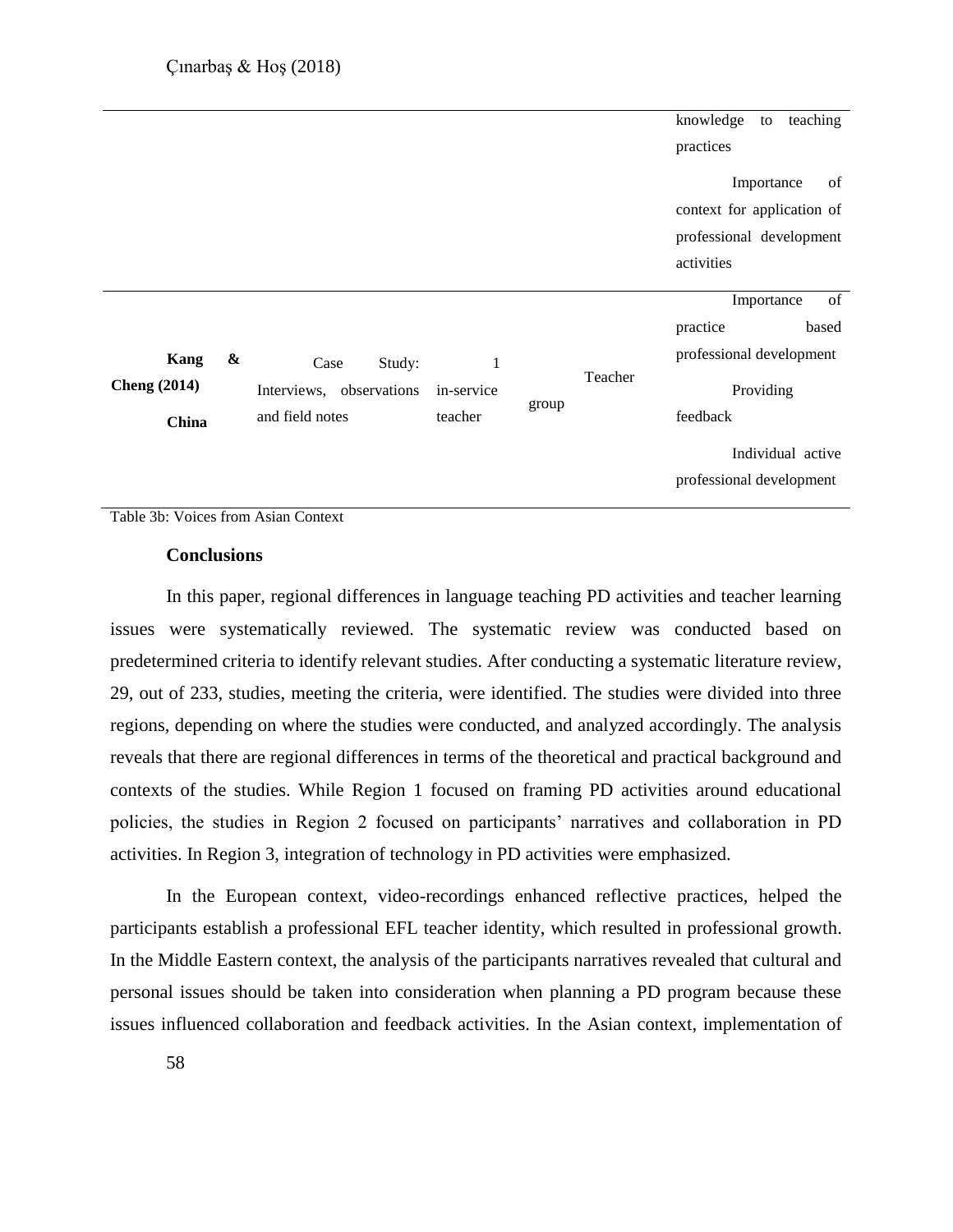technology in PD activities was explored and such activities were found to be beneficial for professional growth. Yet, the infrastructure issues need to be resolved prior to the PD activities and PD activities needs to target potential areas of improvement with the available technological equipment.

From a methodological standpoint, case studies were predominantly used in all regions, and interviews were the primary data collection instruments, yet participants benefitted from observing each other's classes. Thus, data collection procedures can be extended to include such observations and field notes. Also, collaboration as a means of PD was favored in reviewed studies, so methodological pluralism can yield valuable findings of teacher learning through collegial support and guidance.

What is lacking in the reviewed literature is that none of the studies explored experiences of participants after PD programs. As suggested in the literature, professional development should be ongoing and continuous so there is a need to explore the attainment level and the sustainability of the PD programs before, during and after PD activities. In addition, the reviewed literature showed that PD activities can help language teachers construct and improve their professional identity, yet the questions of how and in what ways they can use PD activities to construct their professional identity still remain unanswered.

Lastly, this systematic review has some limitations. Including quantitative research in this kind of systematic reviews can provide a more comprehensive picture of the situation in EFL professional development settings. Also, some other databases can be included to increase the validity of systematic reviews.

#### **References**

- Alimirzaee, H., & Ashraf, H. (2016). On the effect of online peer knowledge sharing on Iranian EFL teachers' professional development. *Theory and Practice in Language Studies*, *6*(1), 134. doi:10.17507/tpls.0601.18
- Atai, M. R., & Nejadghanbar, H. (2016). Unpacking in-service EFL teachers' critical incidents: The case of Iran. *RELC Journal*, *47*(1), 97–110. doi:10.1177/0033688216631177
- Avalos, B. (2011). Teacher professional development in teaching and teacher education over ten years. *Teaching and Teacher Education*, *27*(1), 10–20. doi:10.1016/j.tate.2010.08.007
- Avidov-Ungar, O. (2016). A model of professional development: Teachers' perceptions of their professional development. *Teachers and Teaching*. doi:10.1080/13540602.2016.1158955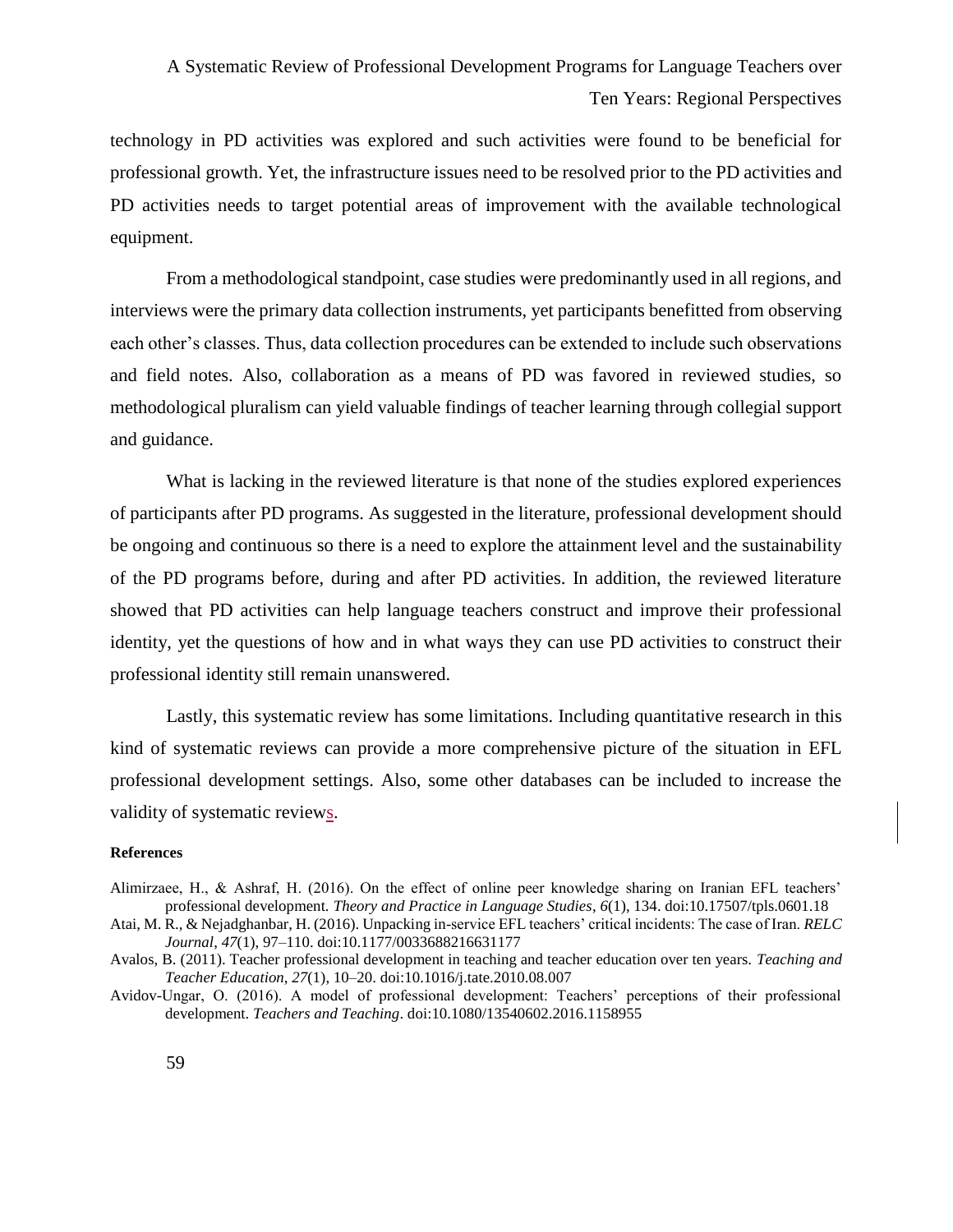- Bai, B. (2014). Enhancing in-service teachers' professional learning through a school-based professional development programme in Hong Kong. *Journal of Education for Teaching*, *40*(4), 434–436. doi:10.1080/02607476.2014.929380
- Bailey, K. M. (2009). Language Teacher Supervision. In A. Burns & J. C. Richards (Eds.), *The Cambridge Guide to Second Language Teacher Education* (pp. 269–279). New York: Cambridge University Press.
- Bocala, C. (2015). From experience to expertise. *Journal of Teacher Education*, *66*(4), 349–362. doi:10.1177/0022487115592032
- Bolam, R. (2002). Professional development and professionalism. In T. Bush & L. Bell (Eds.), *The principles and practice of educational management* (pp. 103–118). London: Paul Chapman.
- Borko, H. (2004). Professional development and teacher learning: Mapping the terrain. *Educational Researcher*, *33*(8), 3–15. doi:10.3102/0013189x033008003
- Borko, H., Jacobs, J., & Koellner, K. (2010). Contemporary approaches to teacher professional development. *International Encyclopedia of Education*, *7*, 548–556.
- Bransford, J., Darling-Hammond, L., & LePage, P. (2005). Introduction. In J. Darling-Hammond & L. Bransford (Eds.), *Preparing teachers for a changing world: What teachers should learn and be able to do* (pp. 1–39). San Franscisco: Jossey Bass.
- Burns, A., & Richards, J. C. (Eds.). (2009). *The Cambridge guide to second language teacher education*. New York: Cambridge University Press.
- Chen, W.-C. (2012). Professional growth during cyber collaboration between pre-service and in-service teachers. *Teaching and Teacher Education*, *28*(2), 218–228. doi:10.1016/j.tate.2011.09.010
- Chen, C. W., & C, Y. (2014). Learning from Team Teaching and Beyond: A Case Study on EFL Teachers' Professional Development. *Pan-Pacific Association of Applied Linguistics*, *18*(1), 33–47.
- Cinarbas, H. I., & Hos, R. (2016). Cultural responsiveness in EFL teaching: reflections from native instructors. *Journal of Language and Cultural Education, 4*(2). doi:10.1515/jolace-2016-0014
- Choi, T. H. (2013). Autobiographical reflections for teacher professional learning. *Professional Development in Education*, *39*(5), 822–840. doi:10.1080/19415257.2012.737355
- Cochran-Smith, M., Feiman-Nemser, S., McIntyre, D. J., & Demers, K. E. (Eds.). (2008). The development of the personal self and professional identity in learning to teach. In *Handbook of Research on Teacher Education: Enduring Questions in Changing Contexts* (3rd ed.) (pp. 732–755). New York: Routledge.
- Corcoran, J., Littell, J. H., & Pillai, V. K. (2008). *Systematic reviews and Meta-Analysis (pocket guides to social work research methods)*. Oxford: Oxford University Press, USA.
- Darling-Hammond, L., & McLaughlin, M. W. (2011). Policies that support professional development in an era of reform. *Phi Delta Kappan*, *92*(6), 81–92. doi:10.1177/003172171109200622
- de Vries, S., van de Grift, W. J. C. M., & Jansen, E. P. W. A. (2014). How teachers' beliefs about learning and teaching relate to their continuing professional development. *Teachers and Teaching*, *20*(3), 338–357. doi:10.1080/13540602.2013.848521
- Doering, A., Hughes, J., & Huffman, D. (2003). Preservice teachers. *Journal of Research on Technology in Education*, *35*(3), 342–361. doi:10.1080/15391523.2003.10782390
- Donato, R. (2000). Sociocultural contributions to understanding the foreign and second language classroom. In P. Lantolf (Ed.), *Sociocultural theory and second language learning* (pp. 27–50). Oxford: Oxford University Publishing.
- Eekelen, I. M. V., Boshuizen, H. P. A., & Vermunt, J. D. (2005). Self-regulation in higher education teacher learning. *Higher Education*, *50*(3), 447–471. doi:10.1007/s10734-004-6362-0
- Farrell, T. S. C. (2015). The practices of encouraging TESOL teachers to engage in reflective practice: An appraisal of recent research contributions. *Language Teaching Research*. doi:10.1177/1362168815617335
- Feiman-Nemser, S. (2008). Teacher Learning: How do teachers learn to teach? In M. Cochran-Smith, S. Feiman-Nemser, D. J. McIntyre, & K. E. Demers (Eds.), *Handbook of Research on Teacher Education: Enduring Questions in Changing Contexts* (3rd ed.) (pp. 697–760). New York: Routledge.
- Florio-Ruane, S. (2002). More light: An argument for complexity in studies of teaching and teacher education. *Journal of Teacher Education*, *53*(3), 205–215. doi:10.1177/0022487102053003003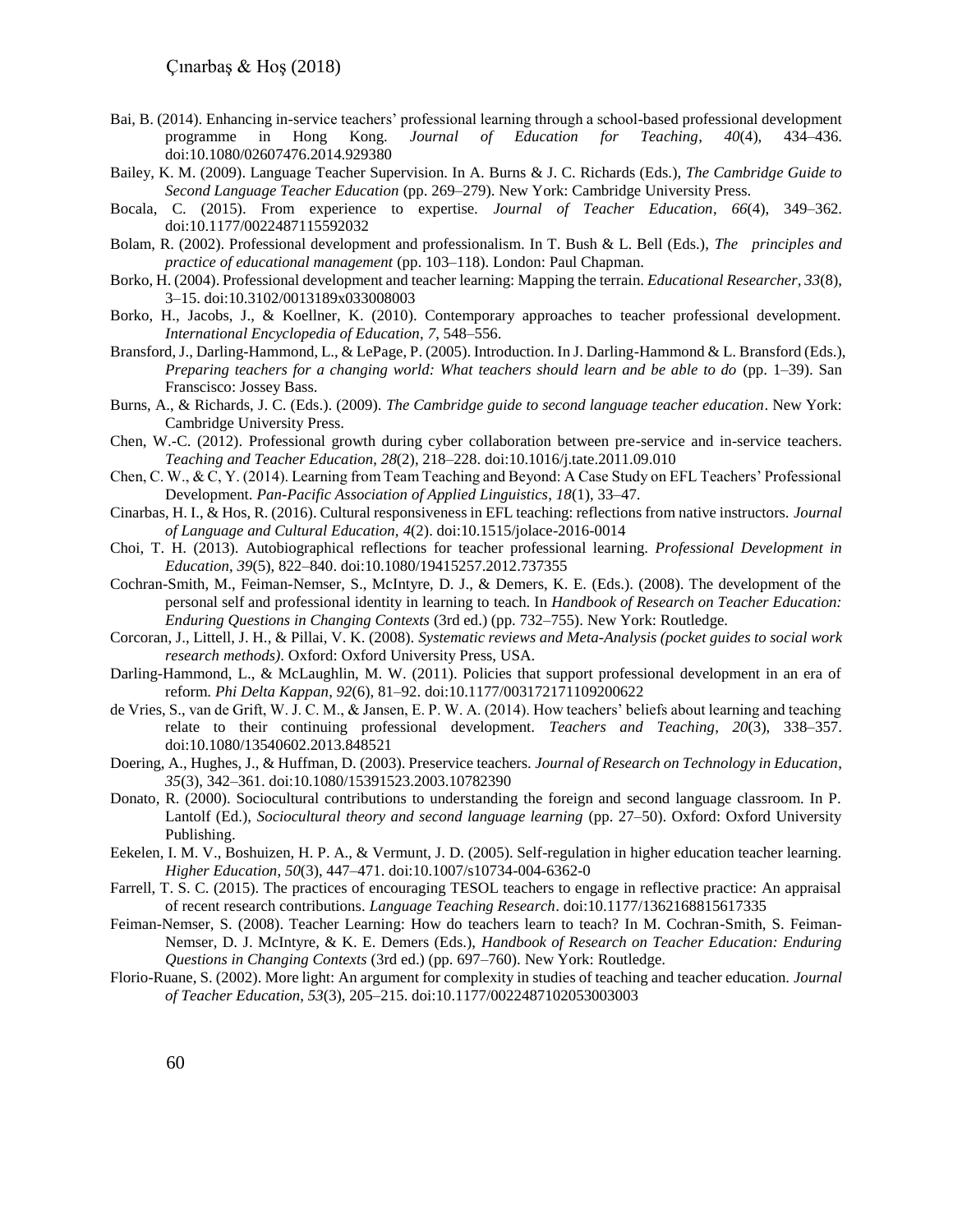#### A Systematic Review of Professional Development Programs for Language Teachers over

#### Ten Years: Regional Perspectives

- Franson, C., & Holliday, A. (2009). Social and Cultural Perspectives. In A. Burns & J. C. Richards (Eds.), *The Cambridge Guide to Second Language Teacher Education* (pp. 40–47). New York: Cambridge University Press.
- Gan, Z. (2014). Learning from interpersonal interactions during the practicum: A case study of non-native ESL student teachers. *Journal of Education for Teaching*, *40*(2), 128–139. doi:10.1080/02607476.2013.869969
- Gleeson, M., & Davison, C. (2016). A conflict between experience and professional learning: Subject teachers beliefs about teaching English language learners. *RELC Journal*, *47*(1), 43–57. doi:10.1177/0033688216631221
- Goh, L., & Loh, K.-C. (2013). "Let them fish": Empowering student-teachers for professional development through the project approach. *Educational Action Research*, *21*(2), 202–217. doi:10.1080/09650792.2013.789725
- Gough, D., Oliver, S., & Thomas, J. (Eds.). (2012). *An introduction to systematic reviews*. Thousand Oaks, CA: SAGE Publications.
- Hammerness, K., Darling-Hammond, L., & Bransfords, J. (2005). How teachers learn and develop. In L. Darling-Hammond & J. Bransfords (Eds.), *Preparing teachers for a changing world: What teachers should learn and be able to do* (pp. 358–389). San Francisco, CA: Jossey-Bass.
- Hardre, P. L., Ling, C., Shehab, R. L., Nanny, M. A., Nollert, M. U., Refai, H., … Wollega, E. D. (2013). Teachers in an Interdisciplinary learning community: Engaging, integrating, and strengthening K-12 education. *Journal of Teacher Education*, *64*(5), 409–425. doi:10.1177/0022487113496640
- Harmer, J. (2007). *The practice of English language teaching with DVD (4th edition) (Longman handbooks for language teachers)* (4th ed.). Harlow, England: Pearson Longman ELT.
- Hoekstra, A., & Korthagen, F. (2011). Teacher learning in a context of educational change: Informal learning versus systematically supported learning. *Journal of Teacher Education*, *62*(1), 76–92. doi:10.1177/0022487110382917
- Horwitz, E. K. (2008). *Becoming a Language Teacher: A Practical Guide to Second Language Learning and Teaching* (1st Edition ed.). Pearson Education.
- Hos, R., & Topal, H. (2013). The Current Status of English as a Foreign Language (EFL) Teachers' Professional Development in Turkey: A Systematic Review of Literature. *Anthropologist*, *16*(1-2), 293–305.
- Hos, R., Yagci, H., & Cinarbas, H. I. (2016). Turkish EFL students' perceptions about blended English courses in a teacher education program. *International Journal of Social Sciences and Education Research, 2*(3), 774-784. doi:10.24289/ijsser.279022
- Hung, H.-T., & Yeh, H.-C. (2013). Forming a change environment to encourage professional development through a teacher study group. *Teaching and Teacher Education*, *36*, 153–165. doi:10.1016/j.tate.2013.07.009
- Hutchinson, M., & Hadjioannou, X. (2011). Better serving the needs of limited English proficient (LEP) students in the mainstream classroom: Examining the impact of an inquiry-based hybrid professional development program. *Teachers and Teaching*, *17*(1), 91–113. doi:10.1080/13540602.2011.538499
- Jesson, J. K., Matheson, L., & Lacey, F. M. (2011). *Doing your literature review: Traditional and systematic techniques*. Los Angeles, CA: SAGE Publications.
- Johnston, B. (2003). *Values in English Language Teaching*. New Jersey: Lawrence Erlbaum Associates.
- Johnston, B. (2009). Collaborative Teacher Development. In A. Burns & J. C. Richards (Eds.), *The Cambridge Guide to Second Language Teacher Education* (pp. 241–250). New York: Cambridge University Press.
- Kang, Y., & Cheng, X. (2013). Teacher learning in the workplace: A study of the relationship between a novice EFL teacher's classroom practices and cognition development. *Language Teaching Research*, *18*(2), 169–186. doi:10.1177/1362168813505939
- Kiely, R., & Davis, M. (2010). From transmission to transformation: Teacher learning in English for speakers of other languages. *Language Teaching Research*, *14*(3), 277–295. doi:10.1177/1362168810365241
- Kocooglu, Z. (2008). TURKISH EFL STUDENT TEACHERS' PERCEPTIONS ON THE ROLE OF ELECTRONIC PORTFOLIOS IN THEIR PROFESSIONAL DEVELOPMENT. *The Turkish Online Journal of Educational Technology*, *7*(3), 71–79.
- Kong, M. L. F. (2016). On teaching methods: The personal experiences of teachers of English. *RELC Journal*. doi:10.1177/0033688216661251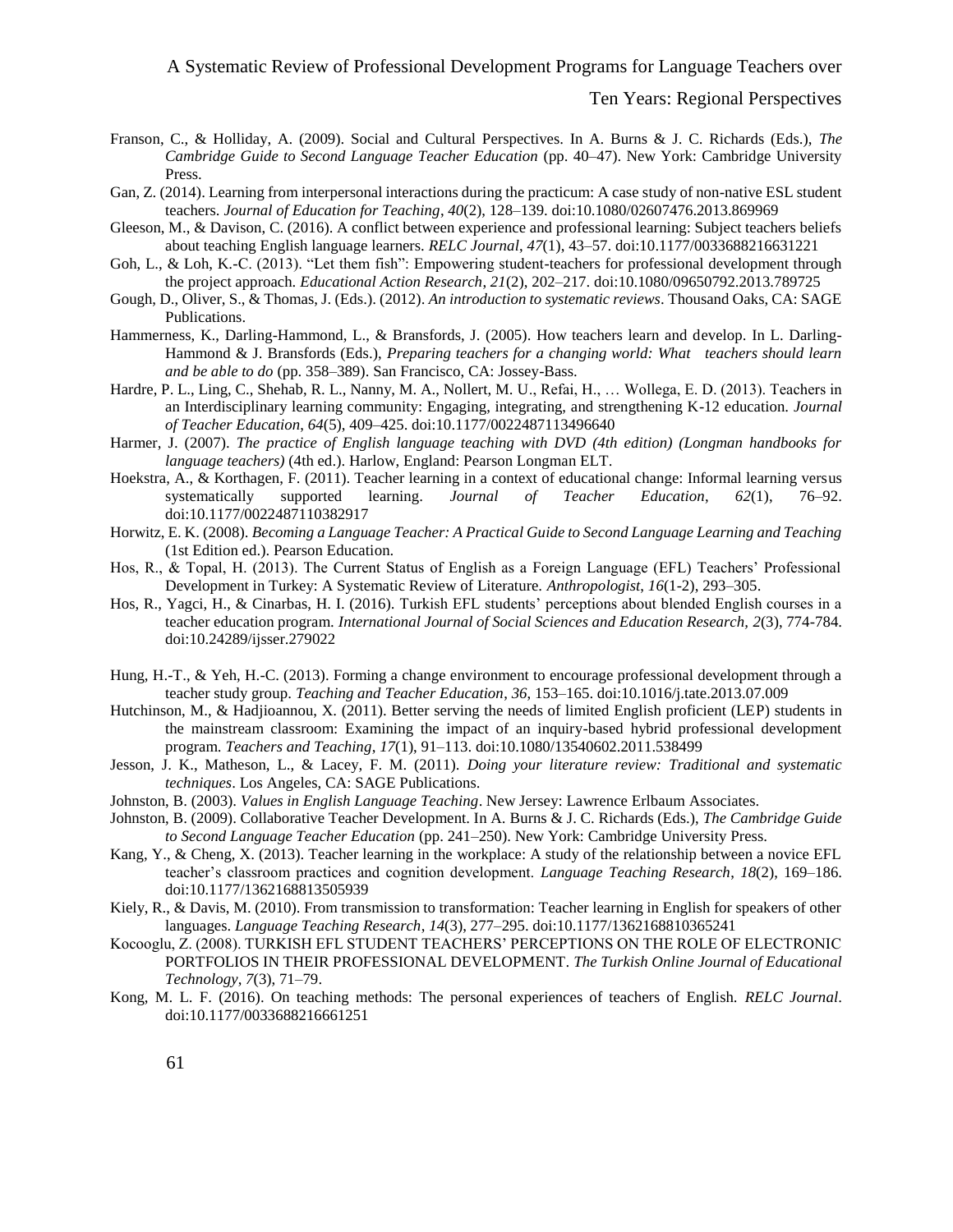- Kuijpers, J. M., Houtveen, A. A. M., & Wubbels, T. (2010). An integrated professional development model for effective teaching. *Teaching and Teacher Education*, *26*(8), 1687–1694. doi:10.1016/j.tate.2010.06.021
- Leung, C. (2009). Second Language Teacher Professionalism. In A. Burns & J. C. Richards (Eds.), *The Cambridge guide to second language teacher education* (pp. 49–59). New York: Cambridge University Press.
- Lewis, C. & Tsuchida, I. (1998). A lesson is like a swiftly flowing river: Research lessons and the improvement of Japanese education. *American Educator, Winter, 14* (17), 50 -52.
- Liu, M.-H., & Kleinsasser, R. C. (2014). Fostering Online Professional Development Between EFL Preservice and Inservice Teachers: Affordances and Challenges. *English Teaching & Learning*, *38*(2), 29–64.
- Lucas, T., & Grinberg, J. (2008). Responding to the linguistic reality of mainstream classrooms: preparing all teachers to teach English language learners. In *Handbook of Research on Teacher Education: Enduring Questions in Changing Contexts* (3rd ed.) (pp. 607–637). New York: Routledge.
- Mahmoudi, F., & Özkan, Y. (2015). Exploring experienced and novice teachers' perceptions about professional development activities. *Procedia - Social and Behavioral Sciences*, *199*, 57–64. doi:10.1016/j.sbspro.2015.07.487
- Malderez, A. (2009). Mentoring. In A. Burns & J. C. Richards (Eds.), *The Cambridge Guide to Second Language Teacher Education* (pp. 259–269). New York: Cambridge University Press.
- Martin-Beltran, M., & Peercy, M. M. (2014). Collaboration to teach English language learners: Opportunities for shared teacher learning. *Teachers and Teaching*, *20*(6), 721–737. doi:10.1080/13540602.2014.885704
- Miller, J. (2011). Teachers' work in culturally and linguistically diverse schools. *Teachers and Teaching*, *17*(4), 451– 466. doi:10.1080/13540602.2011.580521
- Nami, F., Marandi, S. S., & Sotoudehnama, E. (2015). CALL teacher professional growth through lesson study practice: An investigation into EFL teachers' perceptions. *Computer Assisted Language Learning*, *29*(4), 658–682. doi:10.1080/09588221.2015.1016439
- National Clearinghouse for English Language Acquisition (NCELA). (2007). *The growing number of limited English proficient students, 1996–2006*. Washington, DC: NCELA
- Nelson, T., & Slavit, D. (2008). Supported teacher collaborative inquiry. *Teacher Education Quarterly*, *35*(1), 99–116.
- O'Dwyer, J. B., & Atlı, H. H. (2014). A study of in-service teacher educator roles, with implications for a curriculum for their professional development. *European Journal of Teacher Education*, *38*(1), 4–20. doi:10.1080/02619768.2014.902438
- Padwad, A., & Dixit, K. K. (2008). Impact of Professional Learning Community Participation on Teachers' Thinking about Classroom Problems. *TESL-EJ*, *12*(3), 1–11.
- Parsaiyan, S. F., Ghahremani Ghajar, S. ., Salahimoghaddam, S., & Janahmadi, F. (2015). From spectator to composer: The roses and rocks in the life of a language teacher. *Language Teaching Research*, *20*(2), 196–208. doi:10.1177/1362168815614339
- Petticrew, M., & Roberts, H. (2005). *Systematic reviews in the social sciences: A practical guide* (3rd ed.). Malden, MA: Wiley-Blackwell (an imprint of John Wiley & Sons Ltd).
- Richards, J. C., & Farrell, T. S. C. (2005). *Reflective Teaching in Second Language Classrooms.* Cambridge: Cambridge University Press.
- Saito, E. (2012). Key issues of lesson study in Japan and the United States: A literature review. *Professional Development in Education*, *38*(5), 777–789. doi:10.1080/19415257.2012.668857
- Sakamoto, N. (2011). Professional development throughkizuki– cognitive, emotional, and collegial awareness. *Teacher Development*, *15*(2), 187–203. doi:10.1080/13664530.2011.571501
- Sharkey, J., Clavijo Olarte, A., & Ramirez, L. M. (2016). Developing a deeper understanding of community-based Pedagogies with teachers: Learning with and from teachers in Colombia. *Journal of Teacher Education*, *67*(4), 306–319. doi:10.1177/0022487116654005
- Singh, G. (2006). Teaching and learning in the language teacher education course room: A critical Sociocultural perspective. *RELC Journal*, *37*(2), 149–175. doi:10.1177/0033688206067426
- Susoy, Z. (2015). Watch your teaching: A reflection strategy for EFL Pre-service teachers through video recordings. *Procedia - Social and Behavioral Sciences*, *199*, 163–171. doi:10.1016/j.sbspro.2015.07.501
- Westheimer, J. (2008). Learning among colleagues: teacher community and the shared enterprise of education. In M. Cochran-Smith, S. Feiman-Nemser, & D. J. McIntyre (Eds.), *Handbook of Research on Teacher Education Enduring Questions in Changing Contexts* (3rd ed.) (pp. 756–784). New York: Routledge.